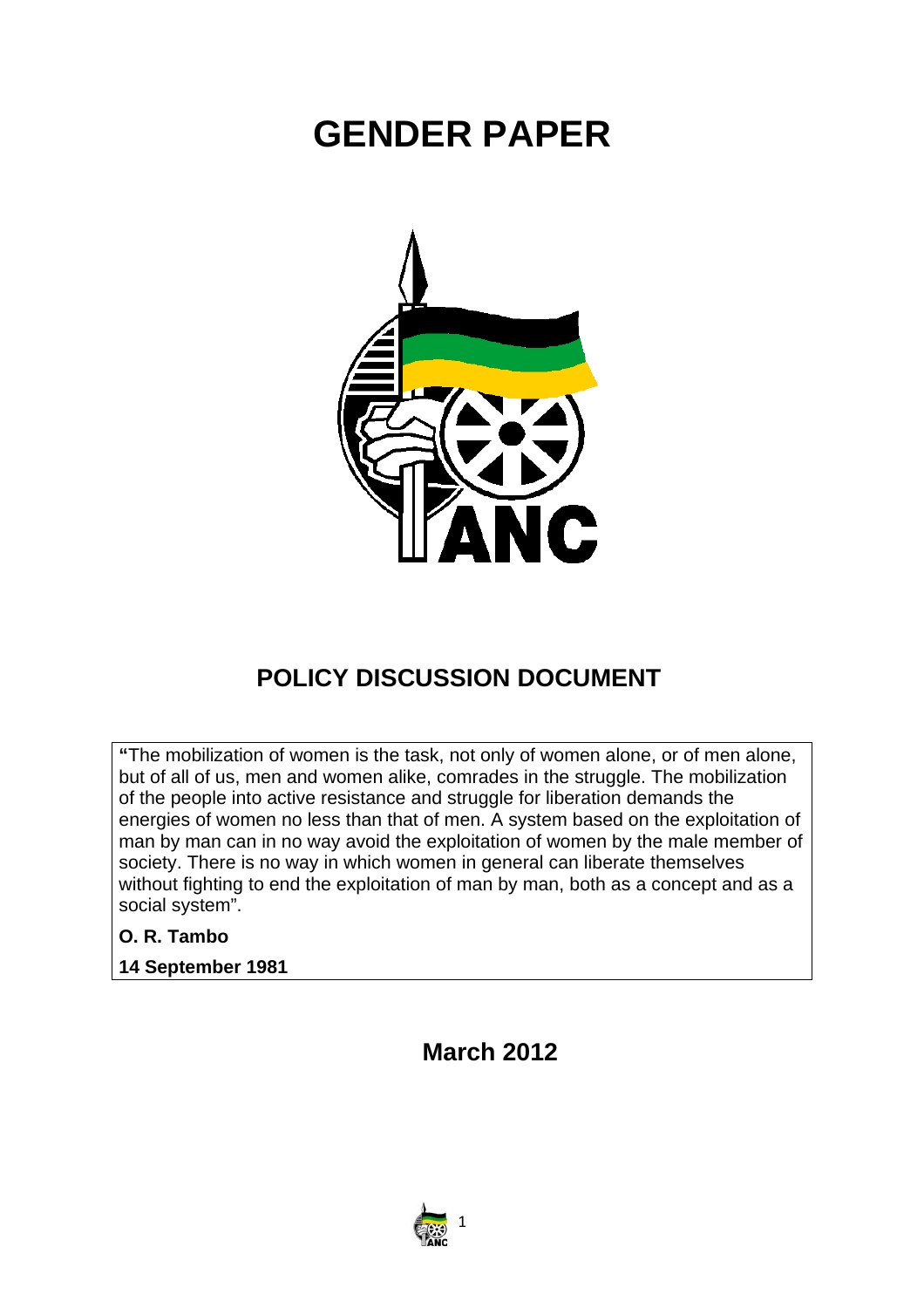# **A.INTRODUCTION**

- 1. This document is informed by the struggles of women in the fight against colonialism and apartheid which were also encapsulated in the Women's Charter of 1954. The discussion is also premised on the charter that women drew up in 1993, prior to the 1994 elections. Our Constitution, in its quest to protect and promote gender equality in South Africa, drew largely from these documents.
- 2. Gender is a socially constructed understanding of what it is to be a man and what it is to be a woman. "It is the socially imposed divisions between the sexes. It refers to the psychological and physical attributes which a given culture expects to coincide with physical maleness or femaleness. Women and men are created by society". Thus it is observable that the deliberate social division of the sexes is deeply embedded in our consciousness; as a result it influences the way in which societies are organised in terms of *"*men*'*s roles*"* and *"*women*'*s roles*"* in the family, the economy and in society. "Generally, these roles are not biologically determined apart from pregnancy and childbirth, but are culturally allocated" (Ginwala, 1991:63). As a result the relationship between these two socially constructed roles is not one of equality.
- 3. During negotiations for a democratic South Africa in the early 1990s, significant milestones were achieved in respect of ensuring that every South African citizen (male or female) enjoyed their human rights as spelt out in the Bill of Rights. Developments were particularly significant for women, the majority of whom were not only disadvantaged as blacks, but as women in general. Until 1994 many women experienced discrimination spelt out in law.
- 4. The country has also ratified a number of international and regional instruments that promote gender equality, including the 1979 Convention on the Elimination of All Forms of Discrimination against Women (ratified 1995), the 1993 Declaration on the Elimination of Violence Against Women (signed 1996), the 1995 Beijing Declaration and Platform for Action and the Optional Protocol to CEDAW, ratified in 2005, and the AU Heads of States Solemn Declaration of Gender Equality in Africa (adopted in 2004) . The ratification of the SADC Protocol on Gender and Development which was signed by the President in 2008 must be fast tracked. South Africa is bound by international, regional and sub-regional laws ratified and must take all necessary steps to protect women from discrimination and abuse in all spheres.
- 5. The intention of this paper is to re-examine progress made by the ANC towards its commitment to a non-sexist society, within the organization and in its stated transformation agenda as well as its role in influencing gender based practices in the continent. The paper identifies shortcomings and proposes recommendations that would ensure that issues of gender equality are embedded within the policies of the ANC and that they are articulated in the programmes of a democratic government.

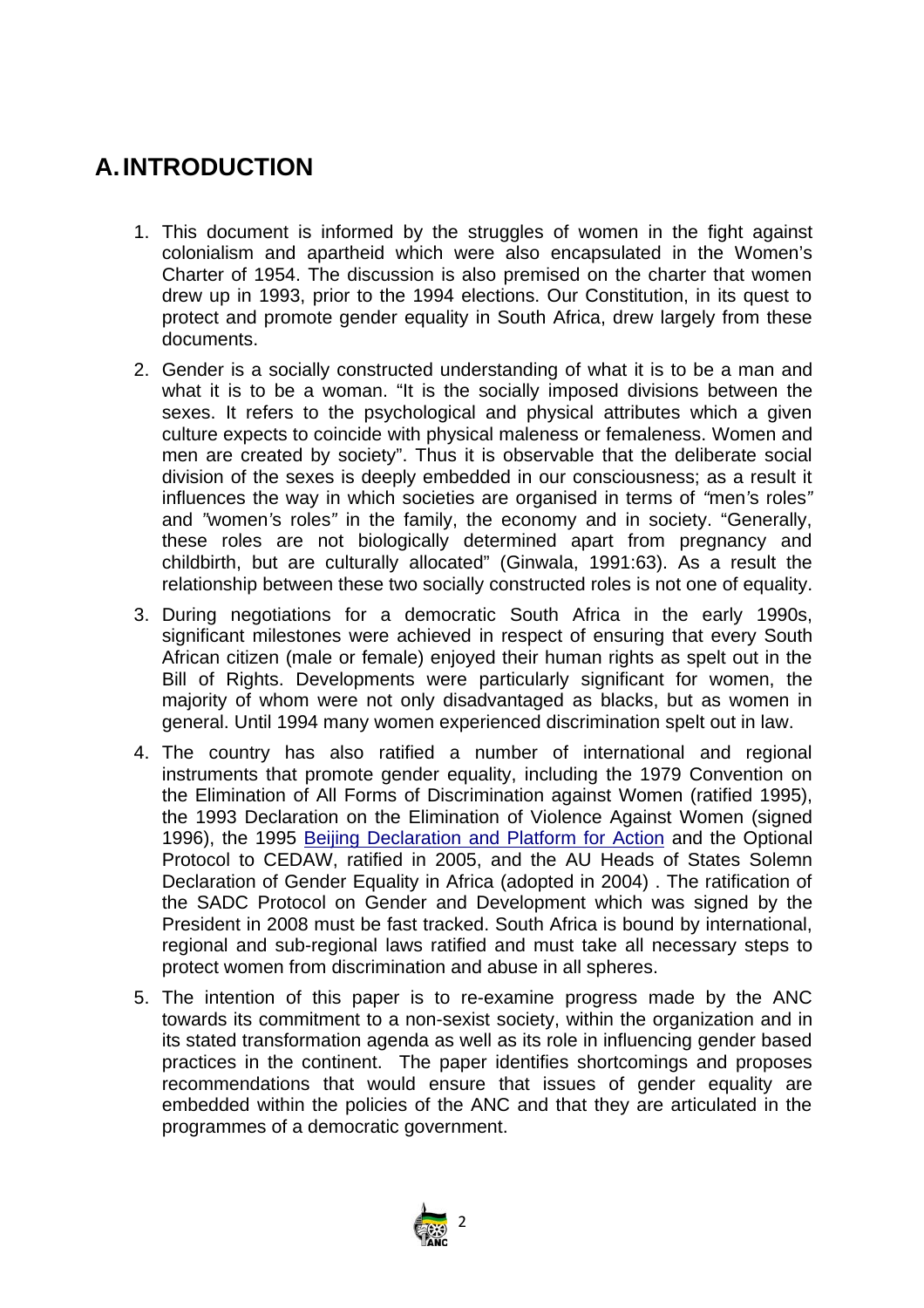- 6. The ANC constitution articulates non sexist policies that have indeed influenced the current Constitution of a free and democratic South Africa. Accordingly the ANC constitution and the country's Constitution (1996), recognize women as equal citizens, with equal rights and responsibilities. Furthermore, the ANC has been at the forefront of women's struggles, by putting forward a vision for a non-sexist society, and institutionalizing gender equality and women's empowerment through its policies, its institutional arrangements and intervention measures.
- 7. The emancipation of women remains a cardinal goal and an anchor for a free and democratic country. This conviction is beyond rhetoric. The ANC continues its endeavours to unite all South African women notwithstanding their different experiences arising from race, class, ethnicity, religion and the country's demographics. Given the legacy of women's oppression in general and black women in particular, the ANC bias towards working class and rural poor women remains steadfast.
- 8. In all these endeavors, women's movements and formations have been central. These straddle from the Federation of South African Women, the National Women's Coalition and the ANC Women's League (ANCWL), which played a central role during the apartheid and post apartheid eras to secure a gender-inclusive democracy and to create new institutions to measure such inclusivity.
- 9. The ANC Women's League has been a critical pillar within the Party to raise awareness, sustain and carry forward women's empowerment and advocate a gender equality agenda.The formation of the Progressive Women's Movement in 2006 in Mangaung, involving a broad range of women's organisations from different parts of the country, was an encouraging new development. Similarly with its strong gender focused civil society including researchers, grassroots organisations and feminist intellectuals who have contributed to advocate and continue to influence policy developments biased towards women, South Africa has moved from strength to strength towards the total emancipation of women.
- 10. Two decades on, there is an increase in numbers of women in Parliament and government. This development can be attributed to the introduction of important legislation that empowers women, including the establishment of statutory bodies and a women's ministry to advance equality The achievement by the Women's League of the ANC policy decision in 2010 on 50/50 representation of women in its structures and at all levels in society has been yet a major step forward.
- 11.However, as a country, a lot more still needs to be done. While several gains have been made and many milestones achieved, challenges still remain. These include setbacks in and gender practices within the ANC. The current leadership of the ANC, especially the chairpersons and secretaries shows reveals that women representation is at its lowest. This is further revealed in

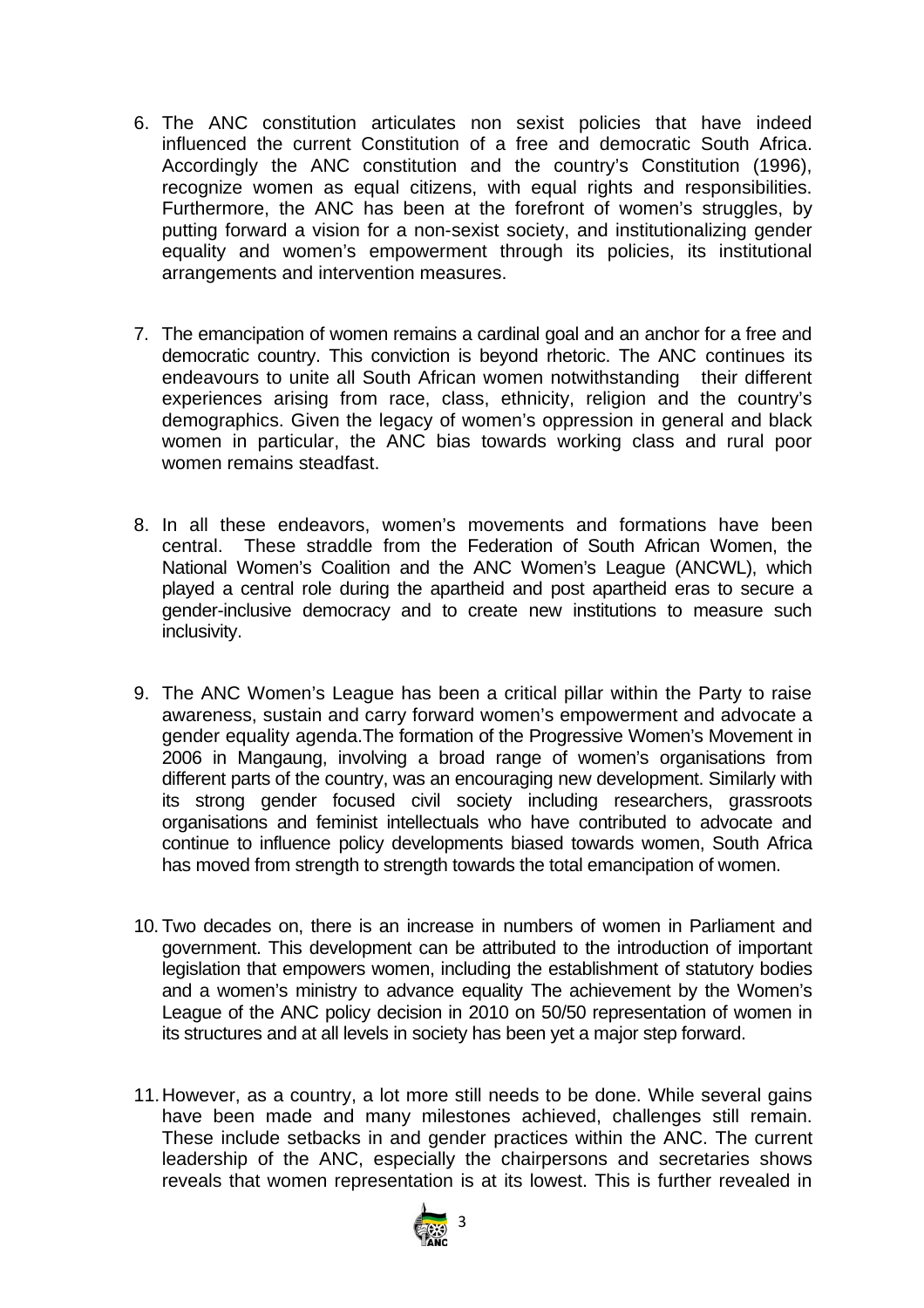both ANC branch chairpersonships, as well as in local government, especially representation amongst the Mayors, there has been an erosion of the parity position. There is still a need to create a women-friendly environment that is gender sensitive and capable of eradicating the many practices that constrain women's advancement and empowerment.

12.In addition, more work needs to be done to ensure the transformation of power relations between women, men, institutions and laws; elements that are fundamental in building an inclusive, progressive and prosperous society. Collective efforts must be directed at addressing gender inequality, poverty, oppression, patriarchy and sexism, in order to create a conducive environment which enables women to take control of their lives.

# **B. GENDER POLICY APPROACHES**

- 13.In line with the Women's Charter of 1954, women are not seen as forming a society separate from men. There is only one society, and it is therefore **incumbent on everybody together, women and men, to join forces** to eradicate patriarchal practices and stereotypical attitudes. The engagement of men and boys is invaluable and incalculable in advancing women's rights and empowerment and in achieving gender equality.
- 14.Since the onset of democracy, South Africa has taken bold steps to institutionalize gender equity. In line with its vision of equity across all institutions, a critical approach was **gender mainstreaming**. This was a strategy for making women's as well as men's concerns and experiences an integral dimension of the design, implementation, monitoring and evaluation of policies and programmes.
- 15.Gender mainstreaming resulted in the establishment of substantial **gender machinery** across government. However, this machinery has been unable to adequately address women's issues for two inter-related reasons. First, the gender machinery framework has not been legally binding. Secondly, gender programmes in Government Departments are often not properly institutionalized in terms of location, level of authority, influence, accountability, integration, allocation of resources and perceived importance. There is disparity in levels of appointment and location – and therefore authority – of gender focal persons, impacting on the extent to which they can affect gender mainstreaming of government processes.
- 16.**Gender equality** is a fundamental human right and an essential prerequisite for achieving a gender equitable society. However, de facto gender equality has been elusive.Legislative change must be accompanied not only by policy measures that promote this constitutional principle, but they should also result in the implementation of gender equity across all sectors of society, to ensure

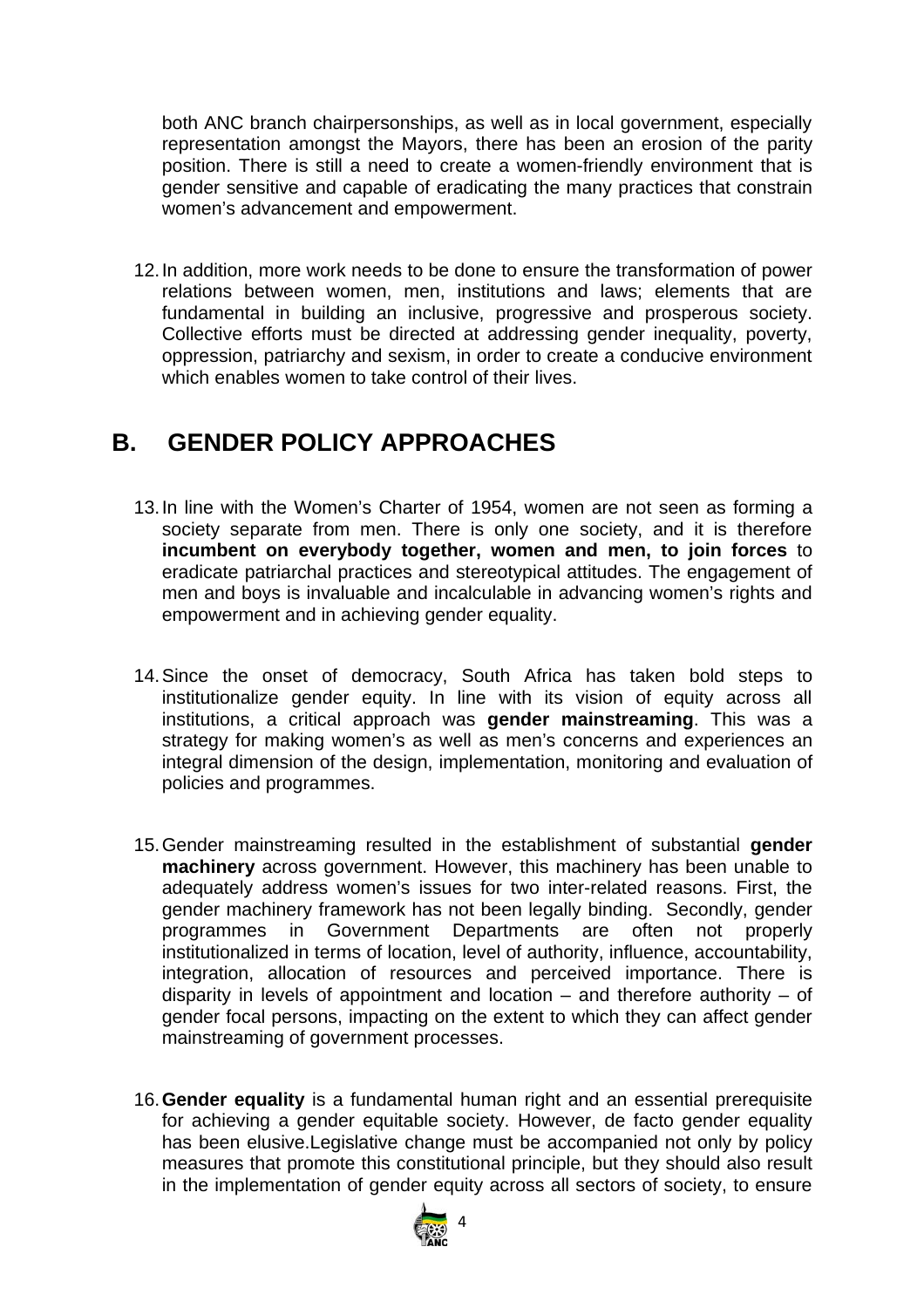that we adopt widely-internalized **gender -sensitive attitudes and practices.** 

- 17.Alongside gender mainstreaming has been an approach that emphasizes the **engendering** of all policies and practices. The ultimate goal of an approach to engender policy and practice is the **empowerment** of women, where empowerment refers to women becoming active agents in the transformation of their own lives and that of society as a whole.
- 18.In 2009, a **Ministry for Women, Children and People with Disabilities** was established to provide focus for campaigns, interventions and programmes aimed at addressing gender equality and women's empowerment. The Ministry is developing a range of legislative and institutional tools to ensure better coordination of gender initiatives and the implementation of the architecture of gender equality legislation.
- 19.It is thus important that in order to effectively implement policy decisions that impact on women's empowerment and gender equality, it is imperative that we acknowledge that men are victims of their socialization hence their historic sense of superiority over women. Therefore, to achieve the ANC's vision of gender equality, women also need the equal enjoyment of rights and the access to opportunities and outcomes, including resources. There must be **fair distribution of resources** between men and women, the **redistribution of power** and care responsibilities, **and freedom from gender-based violence**. The underlying causes of discrimination should be systematically identified and removed. Women's existing subordinate positions within social relations and the family should be considered with the aim of restructuring society so as to eradicate male domination, without alienating the men. This equality should include both formal and substantive equality, to ensure a total eradication of patriarchy
- 20.**Patriarchy** is an ideological construct of a system encompassing ideologies, beliefs, values and practices underpinning the organization and structure of society – resulting in unequal power relations between women and men. The subjugation and subordination of women in all spheres of life beginning with the family is impacted upon by patriarchal attitudes. It is a historical and widespread phenomenon, continuously reinforced by social practices and institutions, including education, work, religion, culture, the arts and the media and has come to be seen as "natural, God-given or part of the tradition and culture".
- 21.While patriarchy is a distinct system, it does not exist on its own. It thrives on the **basic economic-political system** under which it exists, becoming a way of life by all. The state or government alone, or one group or organization for that matter, cannot eradicate patriarchal practices on its own. It requires all the forces of society, particularly because it coexists with and survives even under the most progressive political systems. This is because these practices are

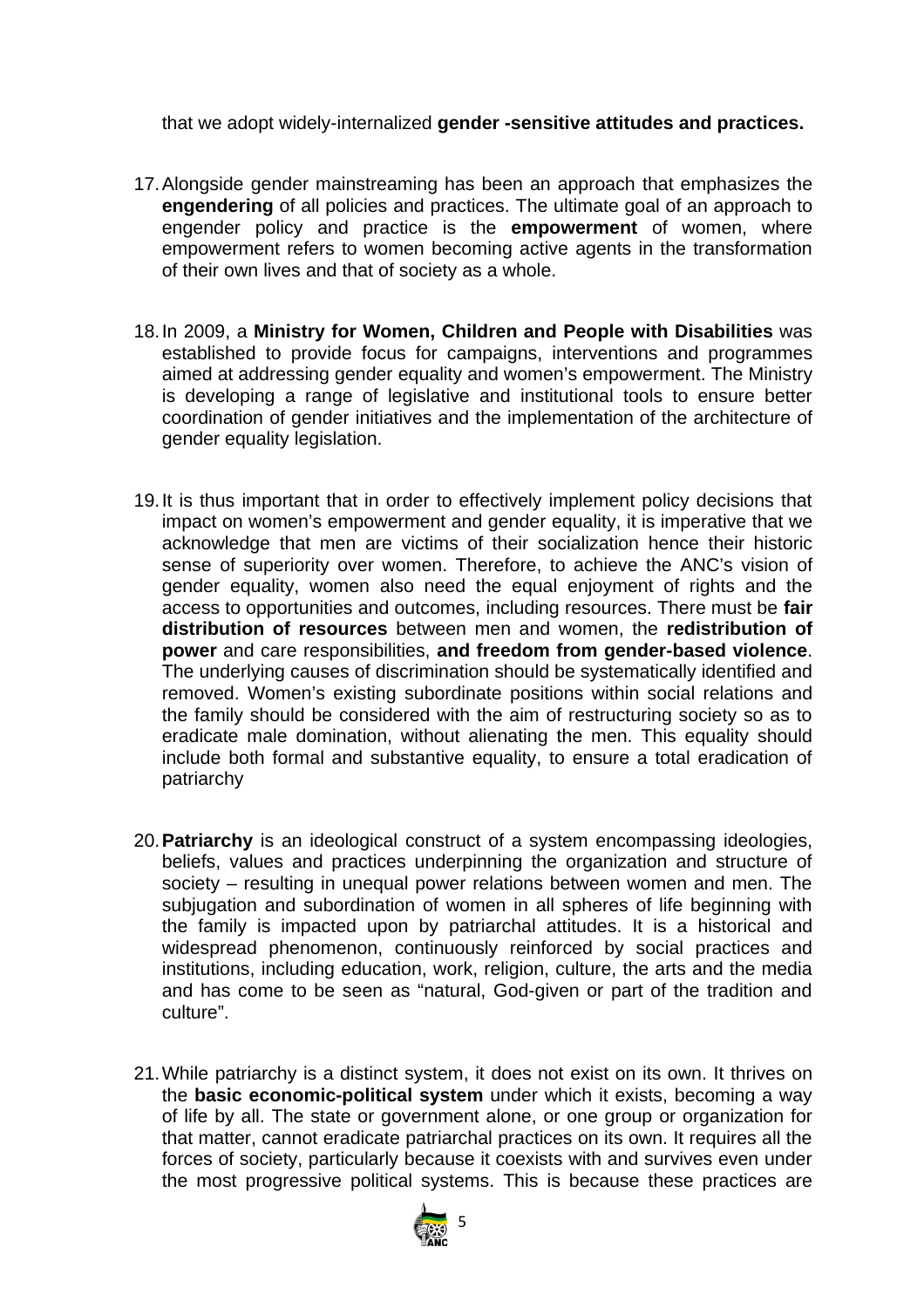institutionalized and entrenched within religious, cultural, and family traditions and in some instances are reinforced by legal and other forms of institutionalization of such practices.

- 22.The ideology of patriarchy has surpassed the ideological construct of racism we need to address the issues as two different constructs. We need to decolonize our thinking, deconstruct the idea of patriarchy and begin to reconstruct a new way of thinking about gender equality as a norm – in other words we need to move for a total paradigm shift in our thinking, practices and perspectives. The struggle against patriarchy is therefore a "struggle within the struggle".
- 23.Therefore, Gender inequality and other patriarchy-related social ills are an integral part of what should be the **transformation agenda** of the ANC. In effect what this Policy Conference must look at are ways to actually address patriarchy within its realms and the realms of society as a whole.
- 24.It must be addressed sharply, in line with the key attributes of a **developmental state** by:
	- Changing the environment so that women are in a position to access and exercise their rights,
	- Addressing the income gap between men and women, rich and poor where women are the poorest of the poor,
	- Addressing the increasing rate of maternal and infant deaths,
	- Addressing the growing feminization of poverty
	- Addressing the skewed nature of the private sector and corporate world that reinforces male domination especially at decision-making levels, and
	- Accelerating the implementation of our policies and legislation in general.
- 25.In order to do all of these effectively and speedily, we have to address the underlying causes as to why they are difficult to achieve – which is really the persistence of patriarchal thinking or the continuation of **institutionalized sexism**.

### **C. THE CURRENT STATUS OF WOMEN**

26.The statutory and policy architecture for gender equality in the country is comprehensive and multi-dimensional, with individual laws and policy overlapping to provide seamless protection of the rights of women and girls. Progressive legislation includes the Promotion of *Equality and Prevention of Unfair Discrimination Act, the Employment Equity Act, the Domestic Violence*

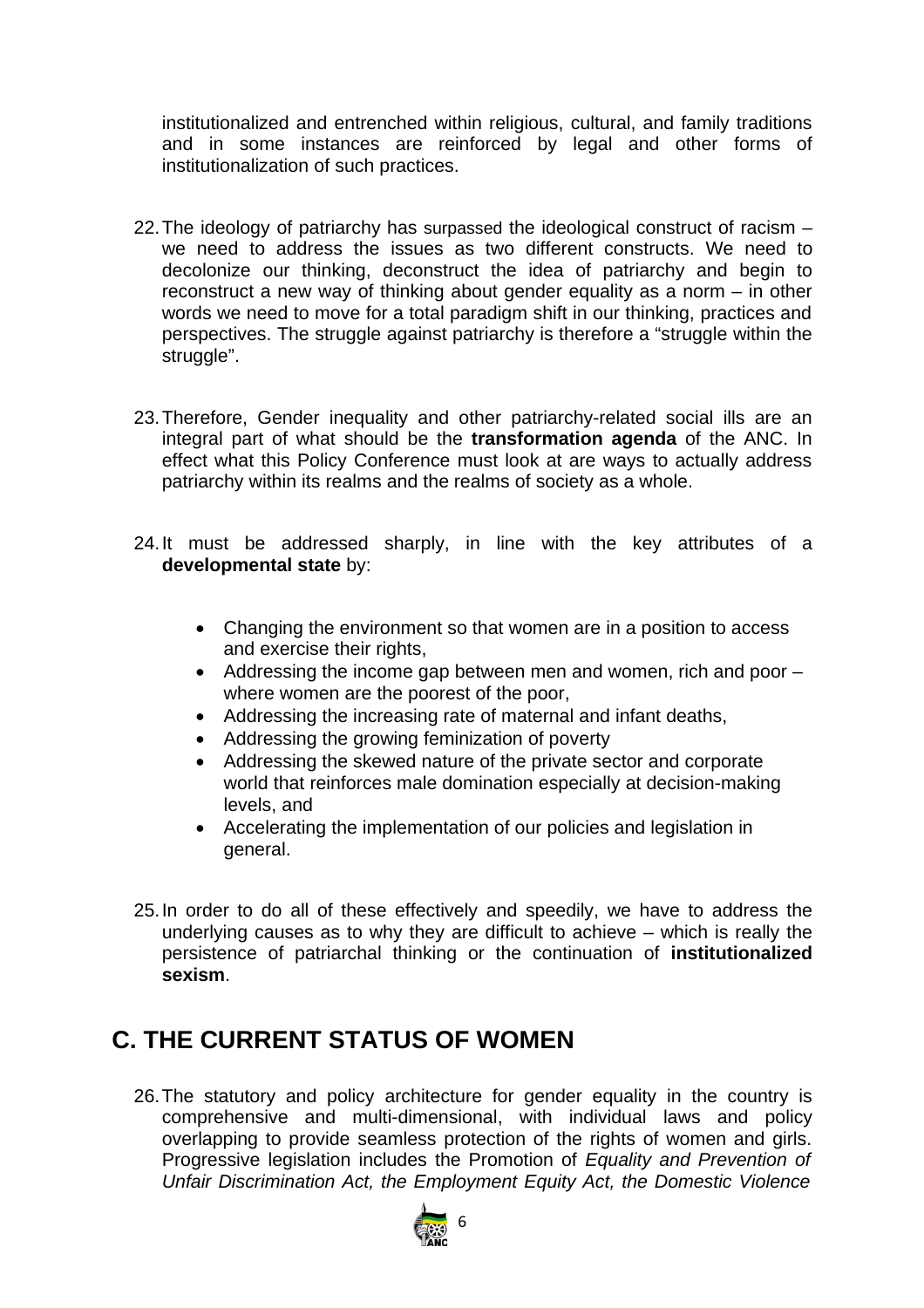*Act, Sexual Offences Act* and the *Civil Union Act*, amongst others.

- 27.In terms of institutional mechanisms, the National Gender Machinery (NGM), as outlined in the 2000 South African National Policy Framework for Women's Empowerment and Gender Equality is "an integrated package" of structures located at various levels of state, civil society and within the statutory bodies, in particular the Commission for Gender Equality. The recently formed Ministry for Women, Children and Persons with Disabilities is a central co-ordinating point for the advancement and protection of the rights of women, children and persons with disabilities.
- 28.Furthermore, the Public Service adopted a Gender Management System a network of structures, mechanisms and processes – that enables the mainstreaming of gender across government. The Eight Principle Plan for Heads of Departments provides a mandate to see that gender equality becomes a goal in all aspects of government departments.
- 29.The status of women in South Africa and the extent to which gender equality gaps are reduced in the country can be seen in national indicators that speak to capabilities (access to education, health), opportunities (access to economic resources) and to leadership (positions) and security (levels of violence against women).
- 30.Major achievements, among others, include:
	- The achievement of gender parity in schooling enrolments;
	- Progress in addressing the primary health care needs of women and girls;
	- Combating violent crimes against women and children identified as a priority;
	- Specialised courts to deal with sexual offences instituted with staff working at these courts empowered with specialised skills,;
	- Progressive amendments to the *Sexual Offences Act*;
	- A comprehensive anti-poverty strategy that addresses increased feminized poverty;
	- The impact of social grants on women's poverty;
	- Significant progress in achieving gender parity at senior management level within the public service,
	- Great strides in the representation of women at political and decision-making levels, placing South Africa currently  $6<sup>th</sup>$  on the Global Report Index.
	- A number of civil society, non-governmental and research organisations working in the field of gender equality with significant successes in advocating for and shaping gender legislation; influencing policies and providing evidence of successful methodologies.
- 31.Within and between race groupings, women continue to bear the burden of inequality. South Africa's rankings on the Gender-Related Development Index (GDI) and the Gender Empowerment Measure (GEM) are quite divergent, with

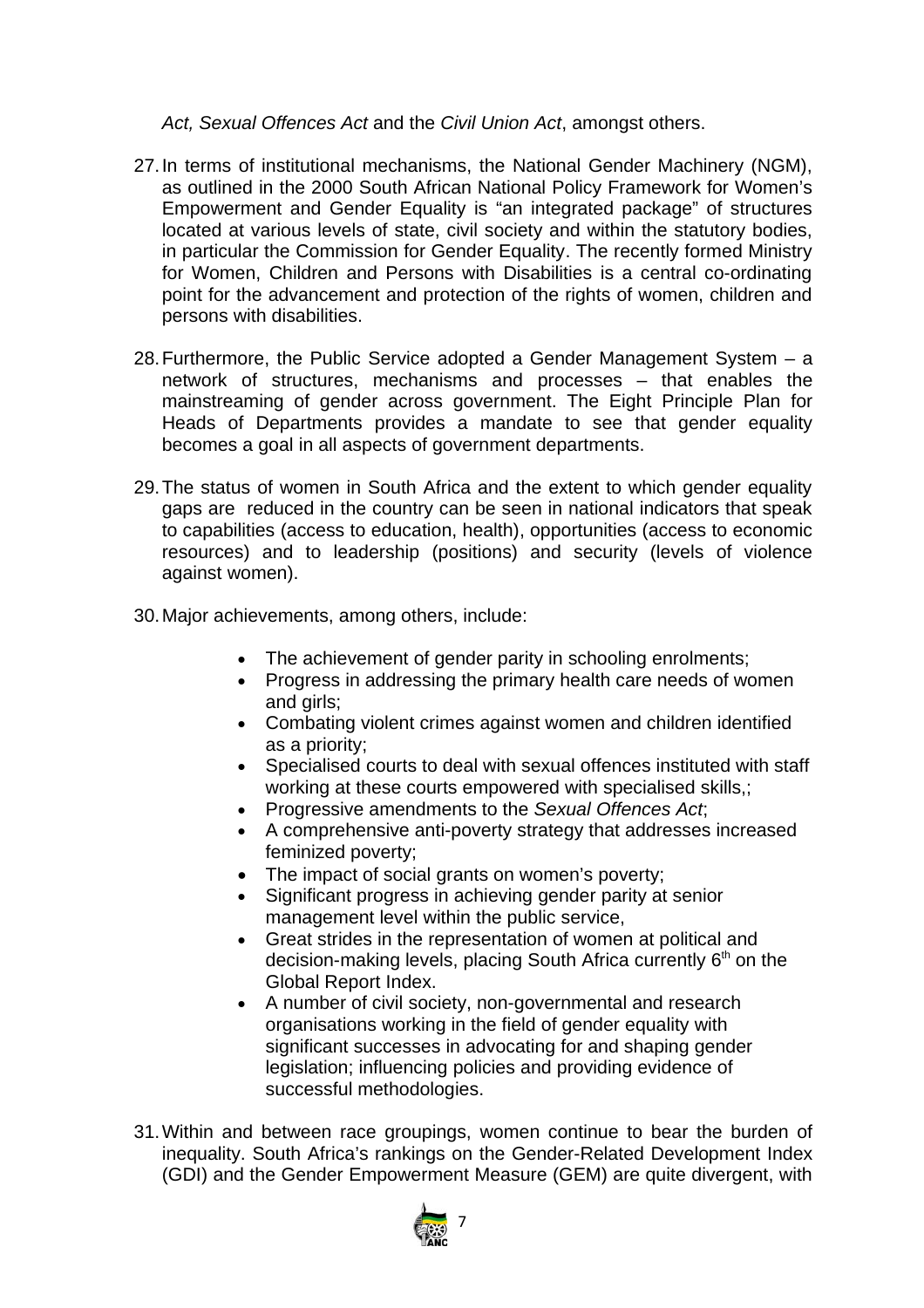a low GDI score but a relatively high GEM. This reflects the dichotomous nature of South Africa's transformation process. Significant progress has been made in empowering women in the political, public and educational spheres, but the marginalization of poor women severely compromises progress.

#### **Women and the Economy**

- 32.We acknowledge that whilst some women have accessed the arena of public power, there has also been a gradual marginalization of the politics of transformation in gender. The inclusion of women in the formal institutions of the state, and inclusion of the term "gender equality" in policy documents, has not led to the redistribution of resources and power in ways that change the structural forces on which women's oppression rests. The challenge is to ensure collective action for the active development and implementation of policies and practices that address the needs of poor women.
- 33.According to the Mid-Term Review Report of the Department of Women, Children and People with Disabilities, women constitute 52 % of the country's population. This has important implications for the status of women as changes in demographic profile determine current and future needs of a population and are therefore likely to impact on government priorities.
- 34.Government has endorsed a number of legislations to create an enabling environment for women, and to improve their participation in income generating activities in the economy since 1994. The Labour Force Survey<sup>1</sup> has consistently recorded a higher unemployment rate among women since its inception in 2001, compared to men. The most recent data, recorded between July and September 2011 indicate an official unemployment rate of 22.5% for men, compared to 28% among women. The latest employment data, according to the Quarterly Labour Force Survey, indicate that 13 318 000 people are employed in the country. However, women only constitute a small percentage (43.6%) of this as compared to males (56.4%).
- 35.The Labour Force Survey (Stats-SA, 2011) indicates the employment of women in the following industries: Utilities (0.2%), Mining (0.5%), Construction (1.9%), transport (2.4%) and agriculture (3.5%). Higher percentages of women are employed in Community and Social Services (28.8%), Trade (24.3%) and Private households (14.8%). This further demonstrates the inequalities which exist in the formal economy where women dominate in sectors regarded as traditionally "soft and female," such as social services, while fewer women can be found in traditionally male dominated sectors such as mining and engineering.
- 36.A high percentage of women undertake low-skilled, low wage employment. Women primarily serve as domestic labour and home-based care-givers. Women remain consistently under-represented in high-skills, high-wage employment.

37.Moreover, many women continue to operate in the informal trade sector,

<sup>&</sup>lt;sup>1</sup>Statistics-SA- Quarterly Labour Force Survey 2011

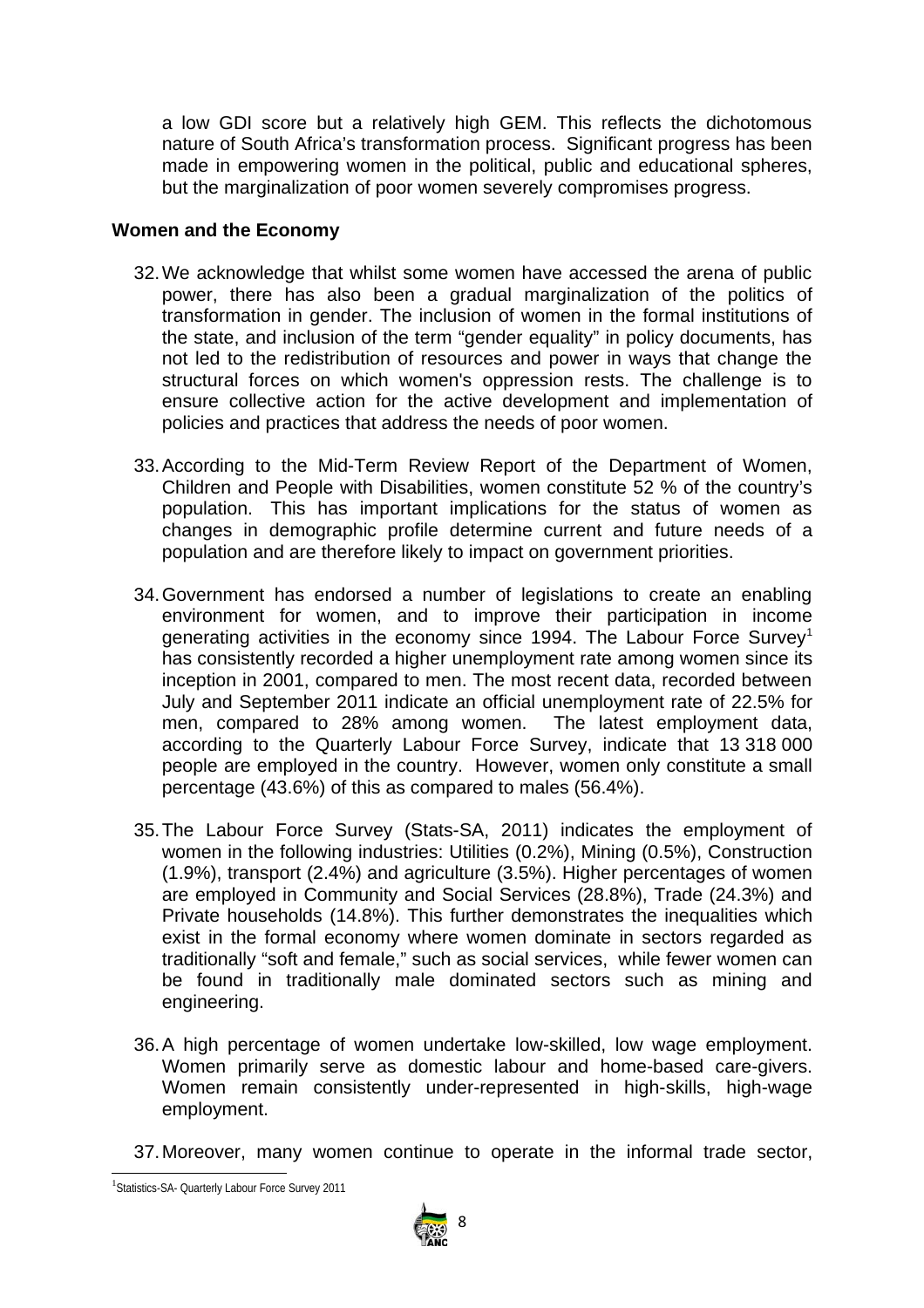including in informal cross border trade. South African women make up 52% of the entire population, and 57 % of women are found in the informal sector. Statistics show that overall fewer women are employed; as a result poverty in South Africa is highly gendered. Female headed household are generally much poorer than men<sup>2</sup>, and are more likely to live below R570 a month. This is especially the case in the rural areas and thus renders women more vulnerable to food insecurity. Lack of employment opportunities and the absence of an independent source of income means that many women are forced to rely on their spouses, immediate family members, relatives or friends for survival.

- 38.Furthermore, our country's social security system offers no form of income support to indigent people between the ages of 17 and 60 years, unless they have a disability. The fact that many women have to live off someone else has a multiplicity of negative social consequences, including the loss of independence, dignity and being forced to remain in abusive relationships<sup>3</sup>.
- 39.Almost half of women over the age of 60 years of age are widowed compared to less than 15% of men. The dissolution of families often leads to the formation of female headed households (with responsibility for children and other dependants) or the integration of surviving females into extended family units. Either option increases the burden households have to contend with or it is not surprising to note from the literature that female headed households are disproportionately affected by poverty. It is therefore important to have a clearer understanding of household characteristics in order to address issues of poverty and household resource allocation.
- 40.The transformation within and of the economy must be in line with the creation of decent work and sustainable livelihoods as well as rural development. This must be within the context of a sustainable, equitable and inclusive economic growth path.
- 41.The international context adds to the challenge. The global economic meltdown in 2008-9 had a tremendously negative impact on the lives of women. While financial and economic crises have gender-specific impacts and place a disproportionate burden on women, in particular poor women, they also present opportunities to change strategies and actions. Responses to the financial and economic crises, including stimulus packages, need to take into account the needs and priorities of women and girls to ensure that the gains made in promotion of gender equality and empowerment of women are not reversed. **The New Growth Path for economic development must be engendered to ensure that women are 50% beneficiaries of the Job Fund.**
- 42.Women's increased participation in the labour market has not been accompanied by an increase in men's participation in unpaid work. Women have to spend too many hours on domestic work, preventing them from participating in societal or development activities. Macro-level policies continue

<sup>&</sup>lt;sup>3</sup> Kimani Ndungu; Pambazuka news, 2010: Labour Markets Shuts out Women (Issue 479)



<sup>&</sup>lt;sup>2</sup> Human Rights Council -19<sup>th</sup> Session :(Promotion and protection of all human rights, civil, political, economic, social and cultural rights, including rights to development, November 2011)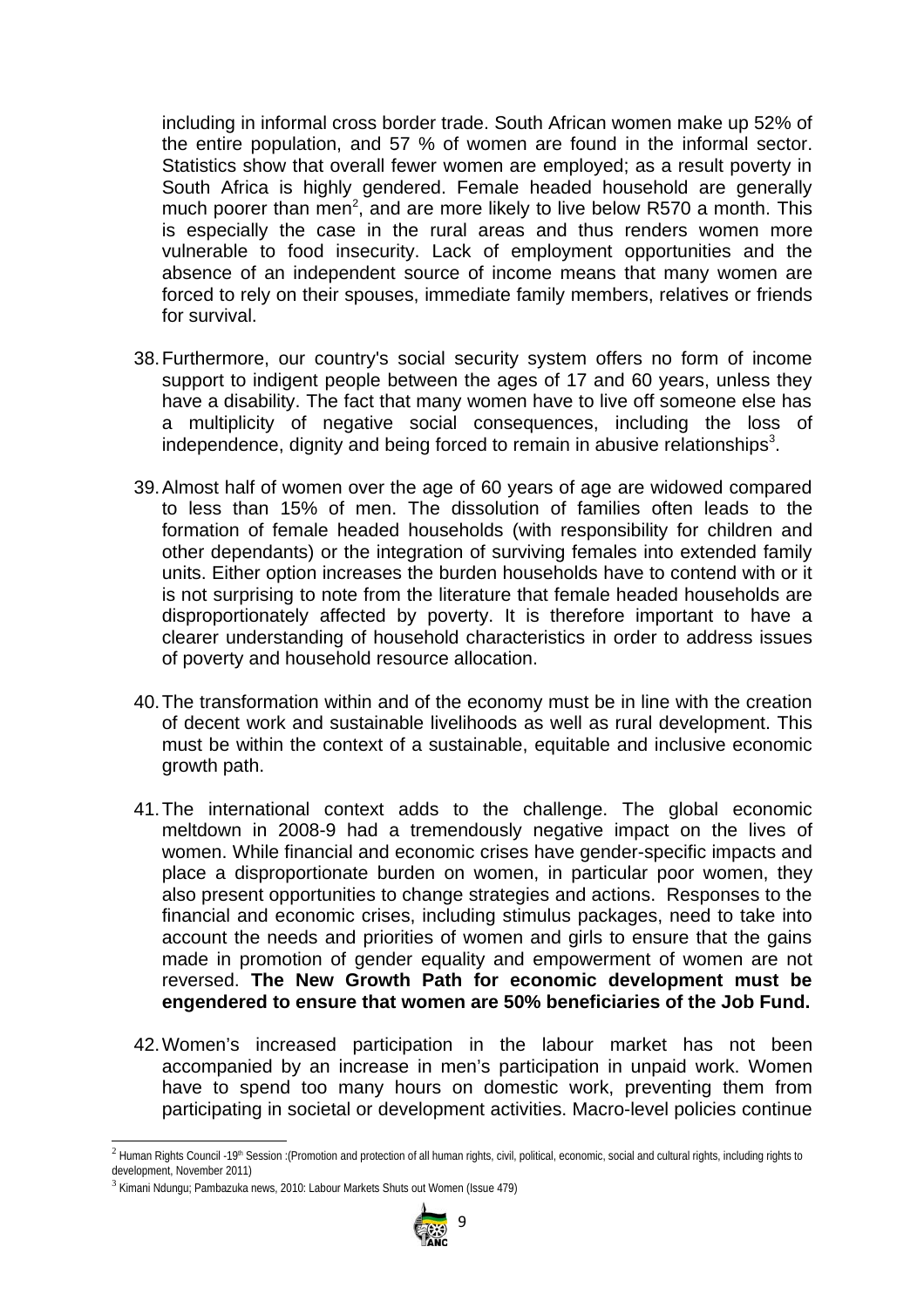to neglect the existing inequalities in the gender distribution of paid and unpaid work, to the detriment of women. Primary areas of policy intervention have focused on reducing the burden of unpaid work, including through the reconciliation of work and family responsibilities, the provision of services and investment in public infrastructure. The value and cost of unpaid work should be recognized and valued by all stakeholders, including Government and the private sector.

- 43.While women form the majority of small business owners they are significantly outnumbered by men in the formal sector of the economy. Women-owned businesses, although more numerous than male-owned businesses, remain weaker because they are usually smaller, less formal and operate in more vulnerable sectors, especially in trade, catering and accommodation. Women therefore require a multifaceted approach to address disparities through some of the following measures:
	- Micro-financing arrangements where the major financial institutions are provided with incentives to provide loans to women entrepreneurs
	- Skills development and training directed at potential women entrepreneurs in both the urban and rural areas especially in drawing up business plans and proposals and in skills in managing a business particularly in accounting and budgeting.
	- Providing mentorship and Learnership opportunities for women seeking to become entrepreneurs
	- Encouraging young women / young female learners to take business courses in high school and tertiary education
- 44.The Industrial Policy and Action Plan for 2010/11 2012/13, which builds on the National Industrial Policy Framework, represents a significant step forward in scaling up efforts to promote long-term industrialization and industrial diversification. The objective is to go beyond traditional commodities and nontradable services. The Action Plan places emphasis on more labour absorbing production and services sectors, and increased participation of historically disadvantaged people in the economy.
- 45.The negative unintended consequences of the growth path in the country include large and unsustainable imbalances in the economy and continued high levels of unemployment. These have significant impact on women's lives. Together with the global recession, the impact has been tremendous especially on women located largely within the informal sector of the economy and for women within the household level. This Industrial Policy Action Plan, as one component of broader, integrated inter-related policies, will place the country on a new growth path. This has tremendous importance for the upliftment and economic empowerment of women.
- 46.It is estimated that the Industrial Policy Action Plan will result in the creation of 2 477 000 direct and indirect decent jobs over the next ten years. It will diversify and grow exports, improve trade balance, build long term industrial capability, grow the domestic technology and catalyze skills development. **Women must make up 50% beneficiaries of this target for jobs and within**

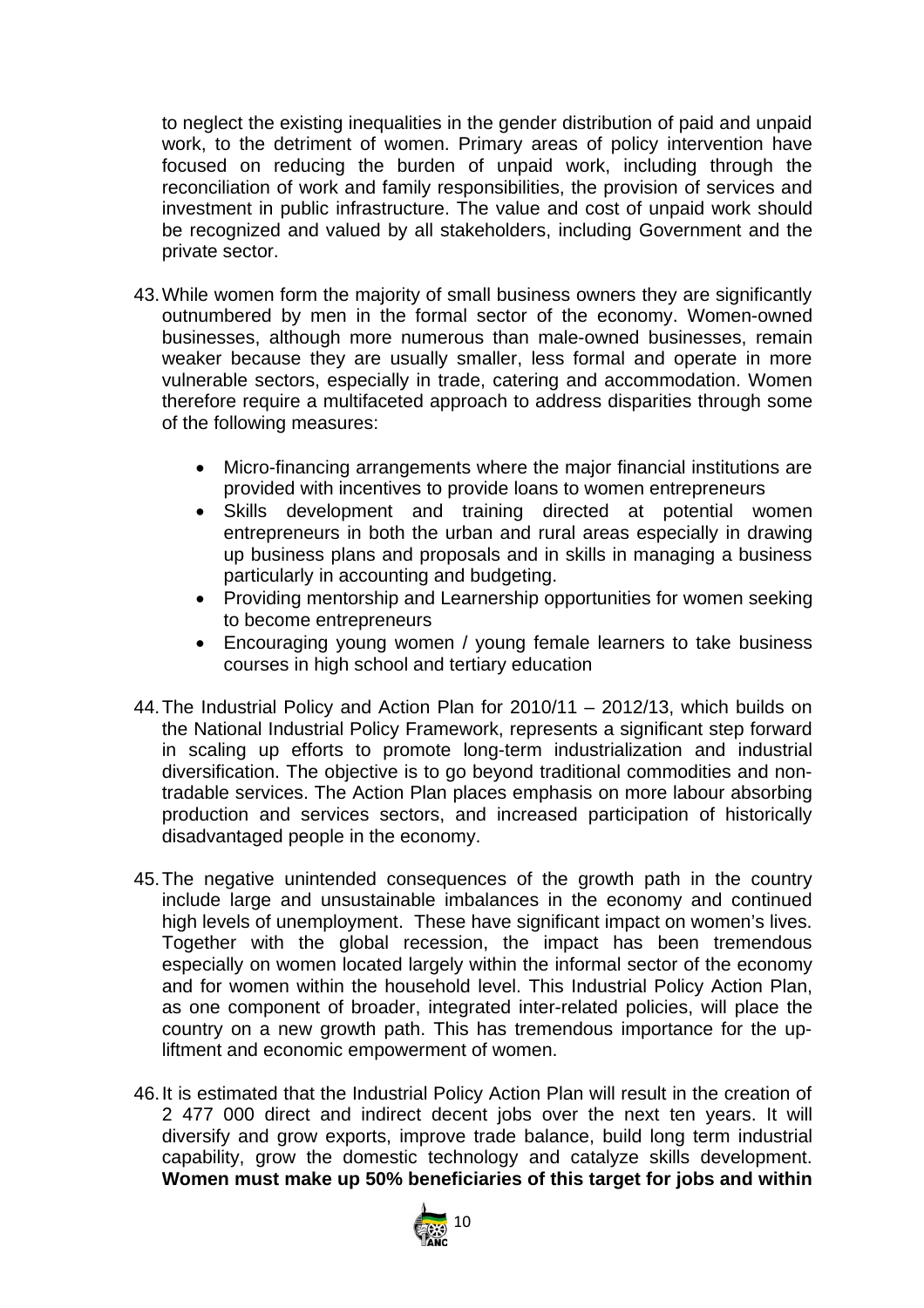#### **all the sectors identified, including in the skills development provided.**

- 47.The New Growth Path represents a significant step forward in scaling up efforts to promote job-creation and a green economy. **The New Growth Path for economic development must be engendered to ensure that women are 50% beneficiaries of the Job Fund.**
- 48.The negative unintended consequences of the growth path in the country include large and unsustainable imbalances in the economy and continued high levels of unemployment. These have a significant impact on women's lives. Together with the global recession, the impact has been tremendous especially on women located largely within the informal sector of the economy and for women within the household level. The New Growth Path, as one component of broader, integrated inter-related policies, holds great promise for the up-liftment and economic empowerment of women provided its approach becomes an engendered one.
- 49.Job creation and skills development targets are crucial elements of the new Growth Path. **Women must make up 50% beneficiaries of this target for jobs and within all the sectors identified, including in the skills development provided.**
- 50.Women-only co-operatives account for a significant proportion of the cooperative-landscape in South Africa. A "Baseline Study of Cooperatives in South Africa", undertaken by the Department of Trade and Industry in 2009, indicates that there are more female co-operative members than male members. Co-operatives that consist of only women members account for 264 co-operatives, representing over 20% of the total co-operatives sample. Sectors which had women-only co-operatives were textiles (19%), services (16%) and food and agriculture (16%).
- 51.The findings of the survey reflect a sector where the majority of co-operatives are of a survivalist nature and most of them are not in a position to have their applications for loans and grants approved. The findings highlight a problem of co-operatives not being able to access the finance they need to grow their businesses.
- 52.**There is a need for a fully fledged co-operative education and training institute of some sort to provide the necessary skills for women's cooperatives to be successful and sustainable**. Women require skills in business proposals, tender and contract processes, financial management, and marketing, amongst others. **It is recommended that a mentorship programme be established to support emerging co-operatives, particularly those that are still at a survivalist stage**.
- 53.The Co-operative Development Policy and related legislation provide for the development of an institutional environment, including the establishment of a Co-operative Advisory Board and secondary and tertiary co-operatives, which would provide some of the support services and create that enabling environment that the sector currently needs. **The establishment of the**

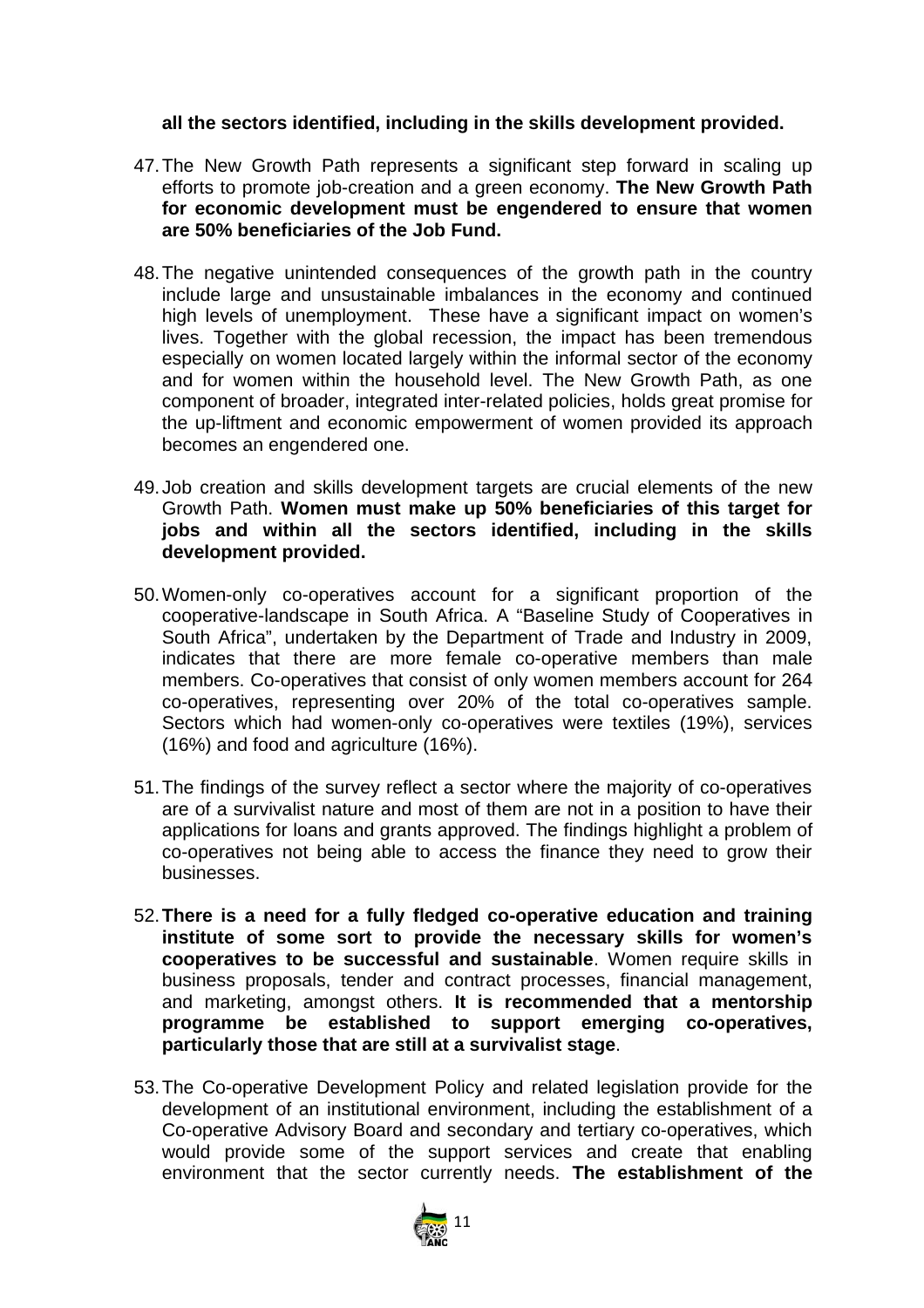#### **Advisory Body must be fast-tracked**.

- 54.State Owned Enterprises must ensure that in **awarding tenders and contracts, 50% is awarded to women**. In awarding contracts and tenders, especially to women-only cooperatives, SOEs must ensure that they **create, markets, value-chains and value-add for sustainability** of these businesses.
- 55.All economic empowerment codes such as those set by BBBEEA, PPPFA, Mining Charter, Legal Sector Charter and others must be reviewed to be strengthened, engendered and directed at the creation of entrepreneurial-ship. The targets in **all Codes must be reviewed to include 50% women as direct beneficiaries** of procurement and enterprise development. The intention should be toward increased extension of ownership for women.
- 56.The PWP and other aspects of South Africa's poverty alleviation programme have also paid special attention to rural women's economic empowerment. This has created opportunities for women to become construction entrepreneurs and for others in public works jobs such as road works, which were previously given to men only. However, the reality is that males still benefit more from the EPWP, for example, men still predominate the construction industry, particularly as owners.
- 57.The private sector responses to gender inequality in South Africa are embedded in the socio-political context of the country through the Broad Based Black BEE legislation and codes, the Employment Equity legislation, industry Charters (such as in mining or finance), and national umbrella bodies amongst others. There is evidence of a narrowing of gender imbalances; an increasing response to gender equality obligations and a range of mechanisms are in place (bursaries, scholarships, internships) to facilitate entry of women into industries. However much more must be done to especially empower women economically and ensure that the majority of women do not remain confined to the informal sector of the economy.
- 58.The private sector has, in spite of employment equity requirements, made less progress in achieving gender parity within the ranks of its senior management. According to the South African Women in Leadership Census 2010 conducted by the Business Women's Association, in 2004, 59.9% of the country's corporations had no female Board representation and, where women were included, they made up only 7.1% of the board members. This differs significantly in 2010 where 21.5% of the country's company boards have no female representation and 16.4% of directors are women. However only 10.4% of CEOs and Board Chairs are female and women executive managers make up 19.3%. Trends over a three-year period 2008 to 2010 indicate that women CEOs and Managing directors increased from 3.9% in 2008 to 4.5% in 2010, while Chairpersons increased from 3.9% in 2008 to 6% in 2010. Directorships held by women increased from 14.3% in 2008 to 16.6% in 2010. There are 19.3% women executive managers in 2010, having decreased from 25.3% in 2008. **The envisaged Gender Equality Bill must be fast tracked to speed up 50/50 parity in the private sector and the corporate world**.

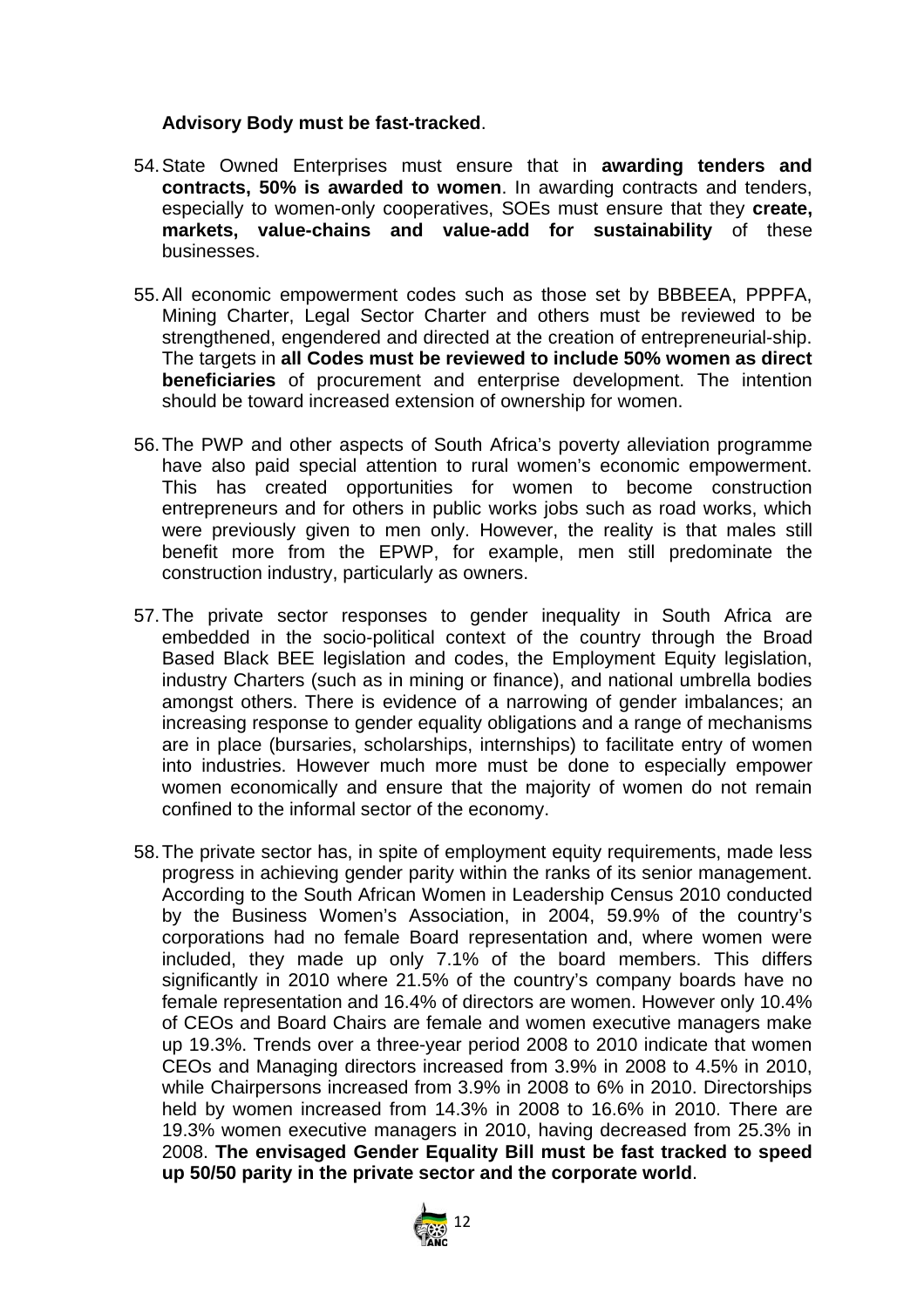#### **Women, Food Security and Rural Development**

- 59.In terms of addressing women's economic and rural development, Government has implemented several programmes. The Agricultural Women Empowerment programme includes the Agricultural Development Finance programme. A total number of 29538 community members benefited from the co-operatives initiatives as community projects. Of this, 20 078 are women against 9460 men across all provinces.
- 60.The MAFISA programme benefited 7229 people to an amount of R65 million. Of this 744 were women. A total of R22 222 333, 00 was allocated for various projects under women's leadership. Land Care projects are responsible for empowering communities targeting women and children. A total number of 634 518 community members benefited from these programmes, of which 411 167 were women as against 223 351 men.
- 61.The Food Security measures included a total number of 43 200 community projects and 162 food production packs. A total number of 157 694 community members benefitted from these projects across the country. Of these 115 929 were women as against 36 597 men.
- 62.The Comprehensive and Agricultural Support Programme (CASP) benefited a total number of 165 679 community members. Of this 28 709 were women against 55 075 men, from all nine provinces.
- 63.In the Financial Assistance Land Administration (FALA) programme, a total number of 34 women benefited with18 women benefiting through the NCERA FARM projects. An amount of R21 261 000, 00 for 23 projects were allocated in terms of entrepreneurship development and 21 of these projects were on women's leadership. A total number of 212 women were beneficiaries of these projects.
- 64.Despite these measures, women continue to be marginalized and discriminated against in terms of economic opportunities, the labour market as well as access to land, credit, and finance. Women's financial dependency increases their vulnerability to marginalization and all forms of abuse.
- 65.Despite the critical role women play in food production and management of natural resources, they have ownership of a very minute percentage of agricultural land. Rural women's lack of access to resources and basic services is compounded by their unequal rights in family structures, as well as unequal access to family resources, such as land and livestock. This explains further why African rural women are not only poorer in society as a whole but also in their own families. It also defines why their level and kind of poverty is experienced differently and more intensely than that of men. Their lack of access to and control over land means less access to credit and technical assistance, essential for development. Little access to credit limits their ability to purchase seeds, fertilizers and other inputs needed to adopt new farming techniques and hence their economic participation.

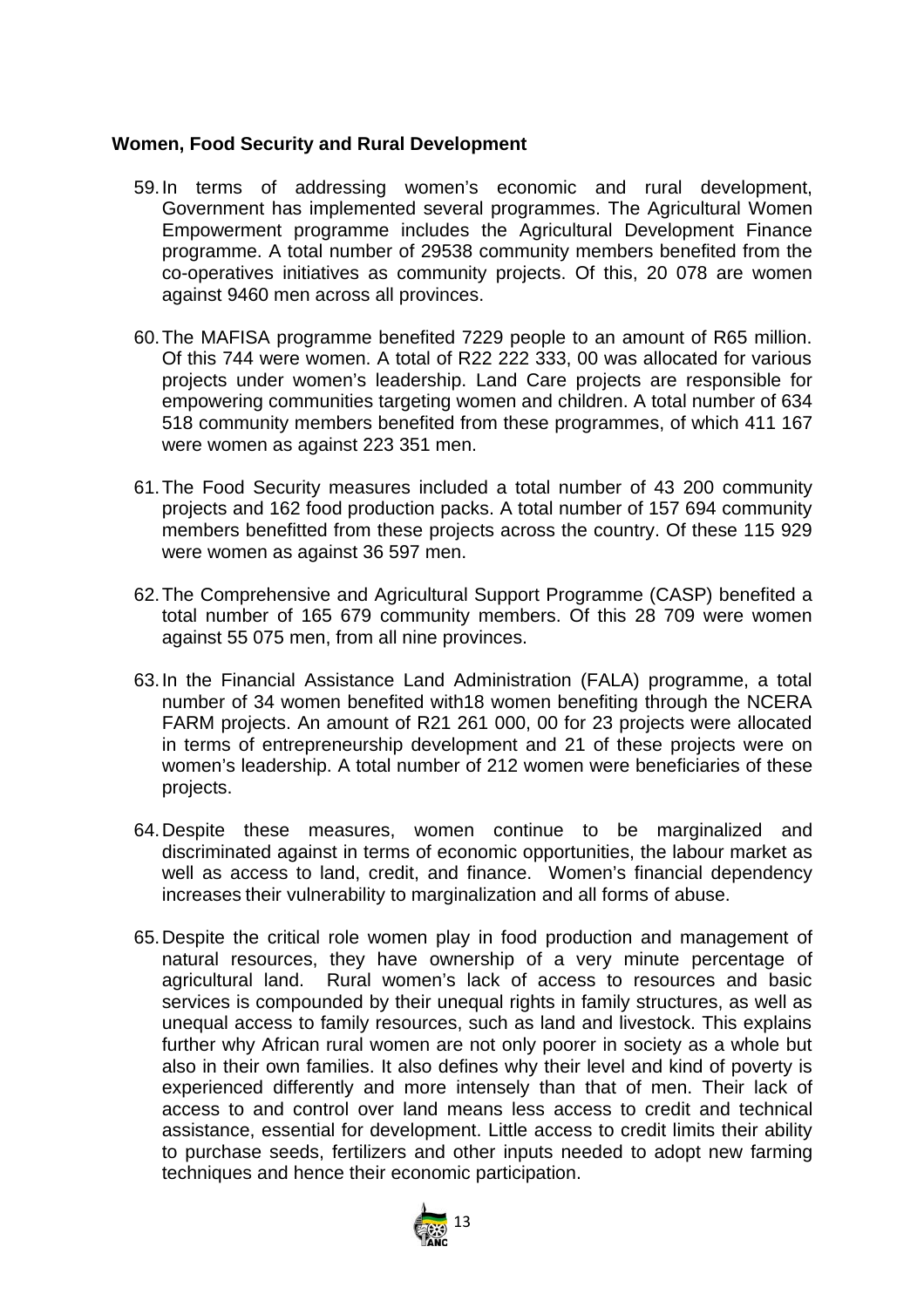- 66.Women have a crucial role to play in the fight against hunger. As mothers, farmers, and entrepreneurs, they hold the key to building a future free of malnutrition and hunger. A key factor contributing to hunger and food insecurity in the country is gender inequality in families, communities and society as a whole. Due to gender power imbalances, women are often denied access to available food; food production activities (the labour market); and production spaces and tools such as land and implements. This disadvantaged position in any given society is based on the relations of, among others, gender-based access to social resources and opportunities, defining as well women's unequal access to these resources and opportunities.
- 67.The conspicuous absence of particular reference to interventions targeting gender inequality or improving the status of women as a strategy for addressing food insecurity is one of the major gaps that exist. Without such a focus, the root causes of hunger and food insecurity may not be fully understood and interventions may miss the mark in terms of their orientation and goals. Given the key role of women in the agricultural sector, improving their situation means progress for the sector and for the economy as a whole. Measures to improve their situation include:
	- Increasing their access to farming land, fertilizers, seeds and ploughing implements ,
	- Increasing their access to credit,
	- Ensuring that they receive education;
	- increasing their participation in decision-making; and
	- Strengthening their role within the family.
- 68.**Rural women's development** must be enhanced through increased job creation. Of the five hundred-thousand (500 000) jobs that will be created in the rural sector between 2011 and 2020, at least 50% of the jobs must be allocated to rural women. Their access to and ownership of land must result in at least 50% ownership by women of the 411 recapitalized farms, 30% women ownership of the 27 irrigation schemes that will be revitalized in the current MTEF, 50% of state owned farms awarded to women farmers, and special programmes to foster resourcing of both finances and equipment for women farmers.

#### **Women, Environment and Climate Change**

69.The ANC's position on environmental issues has been consistent and is reflected in the RDP document. It is this vision that has informed the various policies, programmes and actions of government since 1994. The ANC has played a leading role in shaping global debates on environmental justice, including through our participation in the Rio Earth Summit, followed by South Africa's hosting of the World Summit for Sustainable Development in 2002 and most of all the most recent  $17<sup>th</sup>$  Conference of Parties to the United Nations Framework on Climate Change serving as the  $7<sup>th</sup>$  meeting of parties to the Kyoto Protocol (COP17/CMP7) in December 2011. At these historic forums the ANC led Government has consistently championed a progressive response to

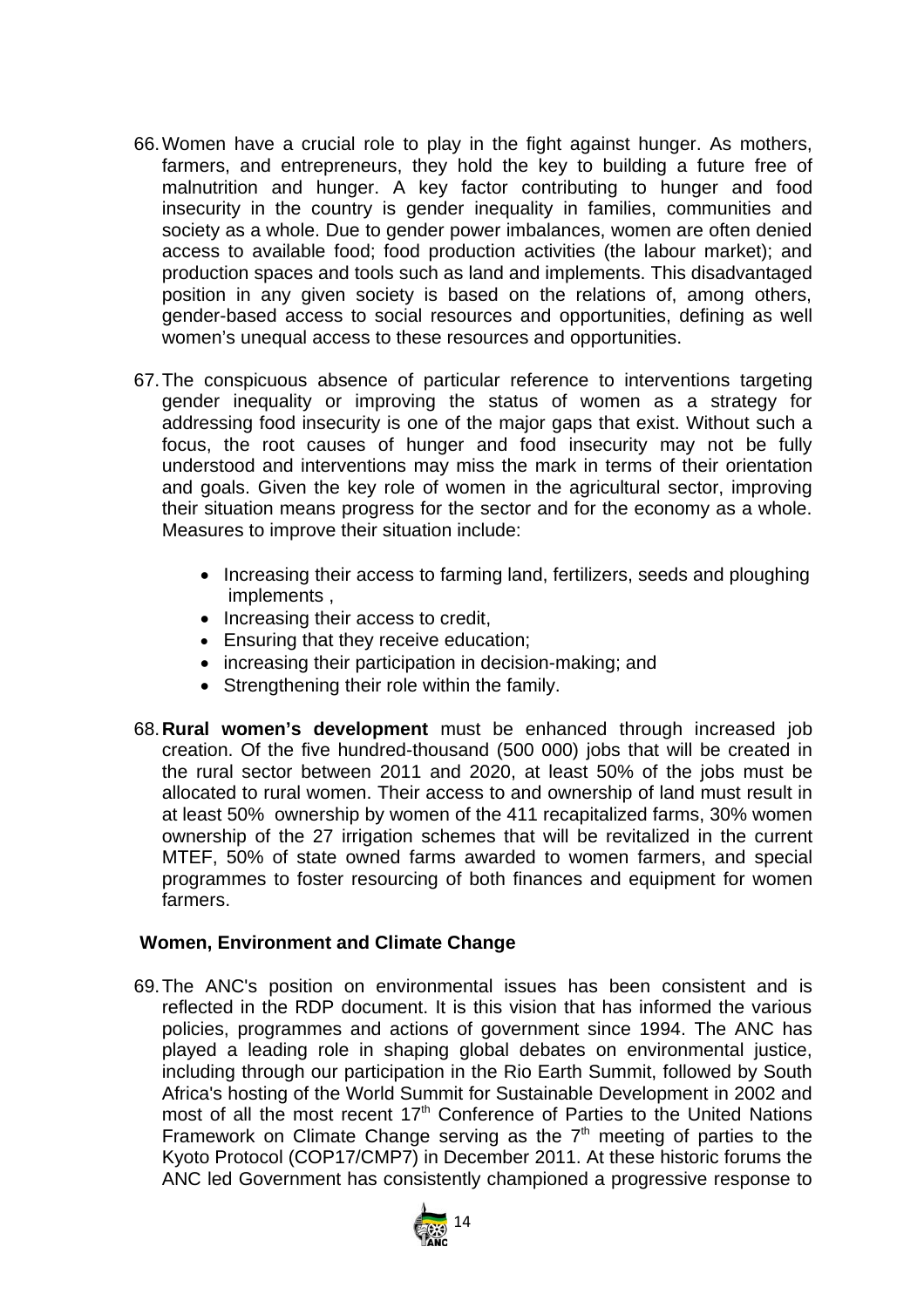the environmental dimensions of development challenges facing Africa and the countries of the South.

- 70.Climate change will increase the cost of MDGs attainment in food production, health, water, energy, infrastructure and other areas – and will have disproportionate effects on women and the poor. It therefore cannot be treated as a stand-alone issue but **must be mainstreamed across government's five priority areas.**
- 71.Impacts of climate change are not gender neutral. Women bear a major responsibility for household production and supply, energy, and food security, which when combined with inhibitions rooted in their traditional roles, unequal access to resources and limited mobility, results in them being disproportionately affected.
- 72.Africa's land and natural wealth is immense and increasing in value, and which increases its vulnerability to exploitation by foreign investors. Given the leadership role on the continent, South Africa must ensure that women and children are safe guarded from further exploitation and are direct beneficiaries of the revenue from land and natural wealth**.** Therefore this revenue must be utilized to promote sustainable and equitable development for all.
- 73.The ANC must oversee that, in compliance with the Copenhagen and COP 17 agreements on climate change, women and children are not further exploited, discriminated and disadvantaged. **Women must make up 50% of the green jobs and the green economy in South Africa.**
- 74.The conference resolutions committed the organization to a broad range of policy and programmatic endeavours over the five year period leading up to the next conference in 2012. Key decisions included interventions in the following areas; Organizational Renewal; Social Transformation; Peace and Stability; Economic Transformation; International Relations; Legislatures and Governance. The conference further adopted a special resolution on Climate Change which has now raised the profile of international environmental issues. One of the five priority areas indentified in the 2009 Elections Manifest is "creation of decent work and sustainable livelihoods" with the ANC committing to the following action areas leading to 2014 MDG targets.
- 75.Women issues are at the center of these sustainability principles. The 2005 and 2006 women and environment conferences laid a firm basis for a national women and environment agenda. These two conferences defined clear areas of action for government civil society and business.
- 76.The 2008 and 2009 conferences took a step further by resolving to develop a structured Women and Environment forum for the country. The forum is geared to encourage and monitor the implementation of decisions taken at women and environment engagements and further act as a stakeholder group focusing on growing the sector. To this effect the party urges action to:
	- Ensure full and structured participation of Women and Youth in Policy-

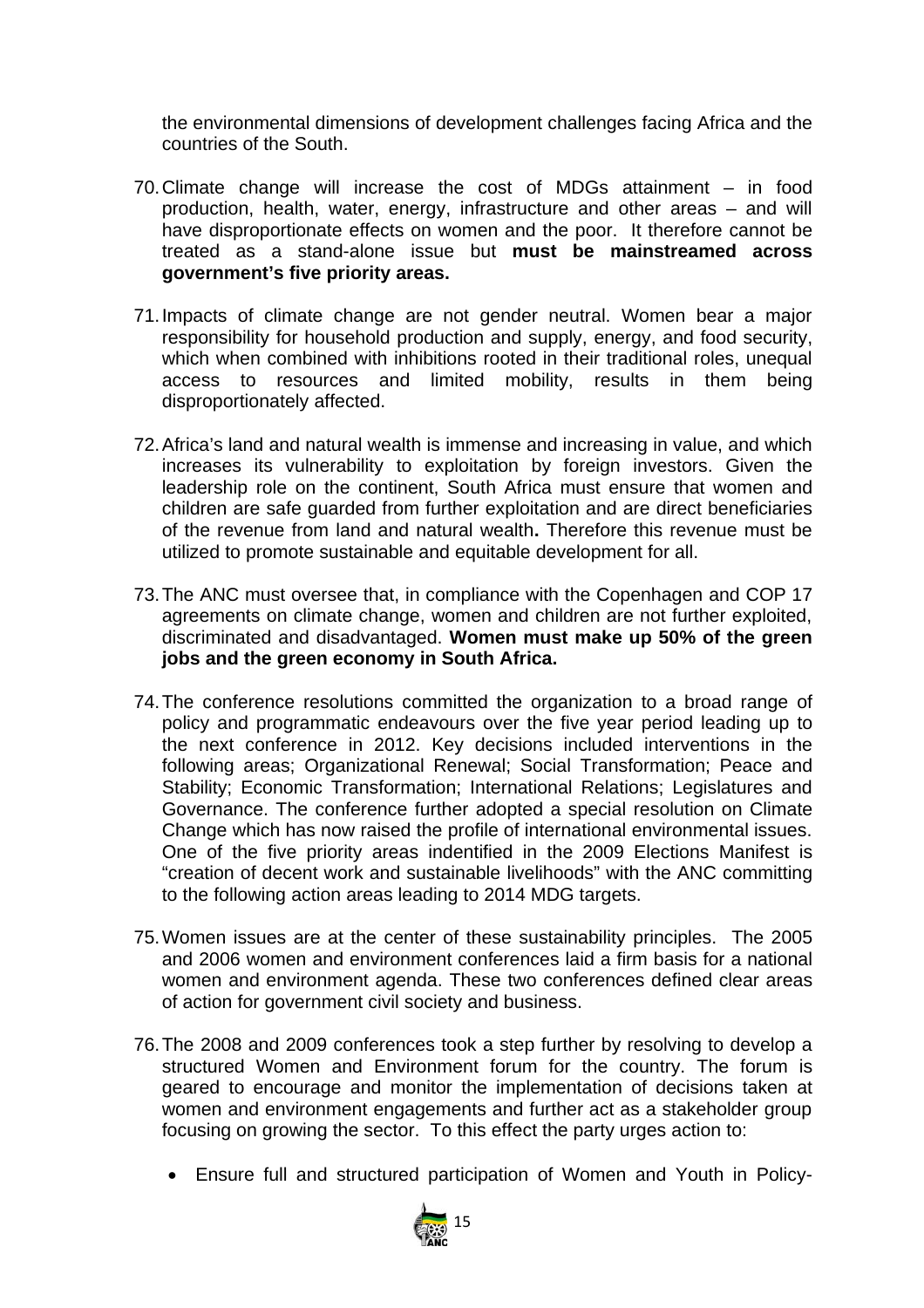Making processes, particularly the National Climate Change Policy and the Fisheries Policy processes;

- Promote women's economic activities and growth in the environment sector, including access to credit and financial resources;
- Promote women's access to vital resources, such as safe and affordable energy, water and land; and lobby for differential pricing models;
- Profile and enhance the recognition of Indigenous knowledge resources and systems as complementary to scientific systems, especially in the environment sector;
- Take positive steps to establish a provincial outreach system for women, youth and people with disabilities in environment to further strengthen national outreach efforts;
- Intensify efforts to ensure equal distribution and roll-out of Government Programmes aimed at social and economic upliftment within the sector, particularly the EPWP environment and culture sector projects;
- Ensure equal access and control of natural resources especially in remote areas, and guard against cultural exclusion;
- Enhance our participation in international policy processes and fully exploit international development mechanisms aimed at women upliftment and sustainable development.
- Carefully assess the implementation of policy interventions that possess potential harm to the environment, health and social well-being, mainly genetic modification and Bio fuels production.
- Utilize existing women and environment groups to establish a coordinated and regulated women and environment forum at a national level

#### **Social Security**

- 77.According to the mid-Term Review of the Department of Women, Children and People with Disabilities, significant progress had been made in fulfilling the rights of children in South Africa. New laws, progressive public spending and reorganization of administrative systems have contributed to accelerating the fulfillment of these rights.
- 78.**The Children's Act (38 of 2005), the Child Justice Act (27 of 2008**) and progressive policies provide a solid foundation for advancing child protection in the country. In addition, there has been significant progress in fulfilling children's rights to social security. For example, millions of children are benefiting from the Child Support Grant through the extension of the age of eligibility and an extensive outreach programme by government. The eligibility age range for the Child Support Grant has gradually been extended from 0–6 years in 1999 to 0–17 years from 2012 onwards. This has contributed to the moderate decline in child poverty.
- 79.However, children continue to be excessively affected by **poverty**. Approximately half (48,5%) of all South Africans live in households that has a per capita income of less than R570 per person per month and 62% of children are living in such households<sup>4</sup>. More than three-quarters of children living in

<sup>4</sup> Statistics SA - Social Profile Report (2011)

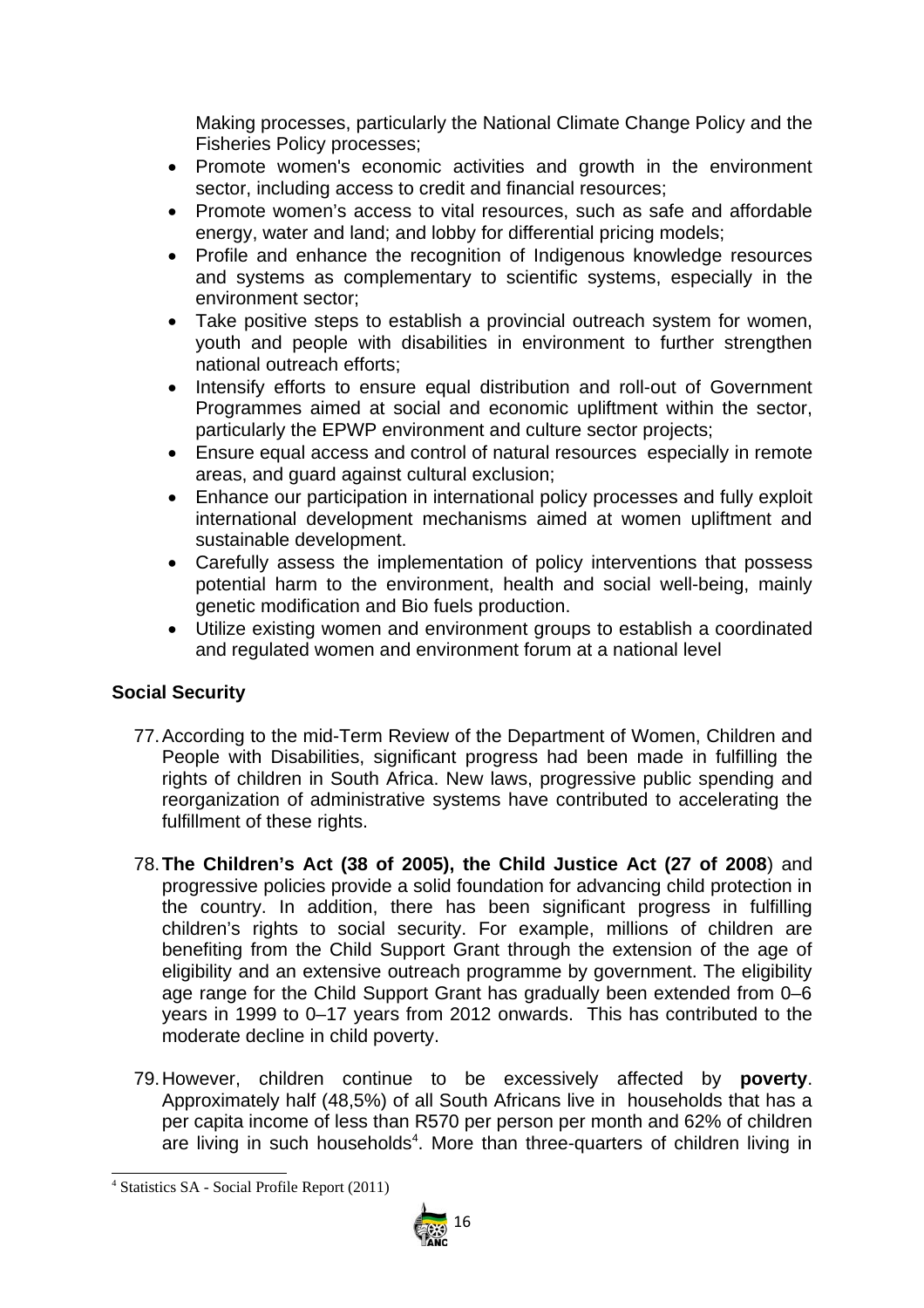the Eastern Cape (73.4%) and Limpopo (77.9%) live in low income households. Although the proportion of poor children is much smaller in the relatively prosperous and much more urbanized provinces of the Western Cape and Gauteng, children living in poor households still comprise more than 36% of all children in each province.

- 80.**Child support grants** were introduced to alleviate child poverty effects for children living in poor households, those who are orphaned and those who live in child-headed households. The Child Support Grant (CSG), although a small cash transfer from which other members of the household also benefit, is associated with a moderate reduction in poverty in receiving households, as well as many positive outcomes for children, such as improved health and nutrition, increased school attendance and performance<sup>5</sup>.
- 81.The eligibility age range for the CSG has gradually been extended from 0–6 years in 1999 to 0–16 years in 2011 and will be 0-17 from 2012 onwards. Yet, some 2.1 million children eligible for the CSG were not receiving payouts in 2008. Lack of documentation is the biggest barrier to accessing this grant. Children's access to social grants has extended dramatically since 1999. Cash transfers alone are not sufficient to bring children out of poverty. The current cash payout for the CSG is lower than the per-capita ultra poverty line of a dollar-a-day which is regarded as the minimum subsistence level, however the Care Dependency Grant and the Foster Care Grant are currently above the minimum subsistence level. In some very poor households the grant money is used to support not only the targeted child beneficiary but also other ineligible children, and even the entire household.
- 82.CSG beneficiaries are entitled to automatic fee waivers for schooling up to grade 12, and to free health care at all levels $6$ . This is an example of how the burden of access is reduced for the poor through the creation of pathways in an integrated poverty alleviation programme. The downside is that those children who cannot access social grants – including the poorest, most physically remote and vulnerable  $-$  do not benefit from the automatic links between programmes. Thus the challenge is to design programmes that will assist beneficiaries to have documentations to enable them to access social grants.

#### **Basic and Higher Education and Training**

83. The ANC is committed to providing equal access to quality education for all South Africans, with a view to eliminating gender disparities in education at all levels. The National Education Policy Act (1995) provides for redressing the inequalities of the past in educational provision, including the promotion of gender equality. This makes it possible for both boy- and girl-children to access basic education, as well as participate in gateway subjects such as mathematics and science. The South African Schools Act (1996) undertakes to combat racism, sexism and all other forms of unfair discrimination and

 $6$  The Presidency – 2009 Situation analysis of children in SA



<sup>5</sup> DWCPD – 2011 Inequality Report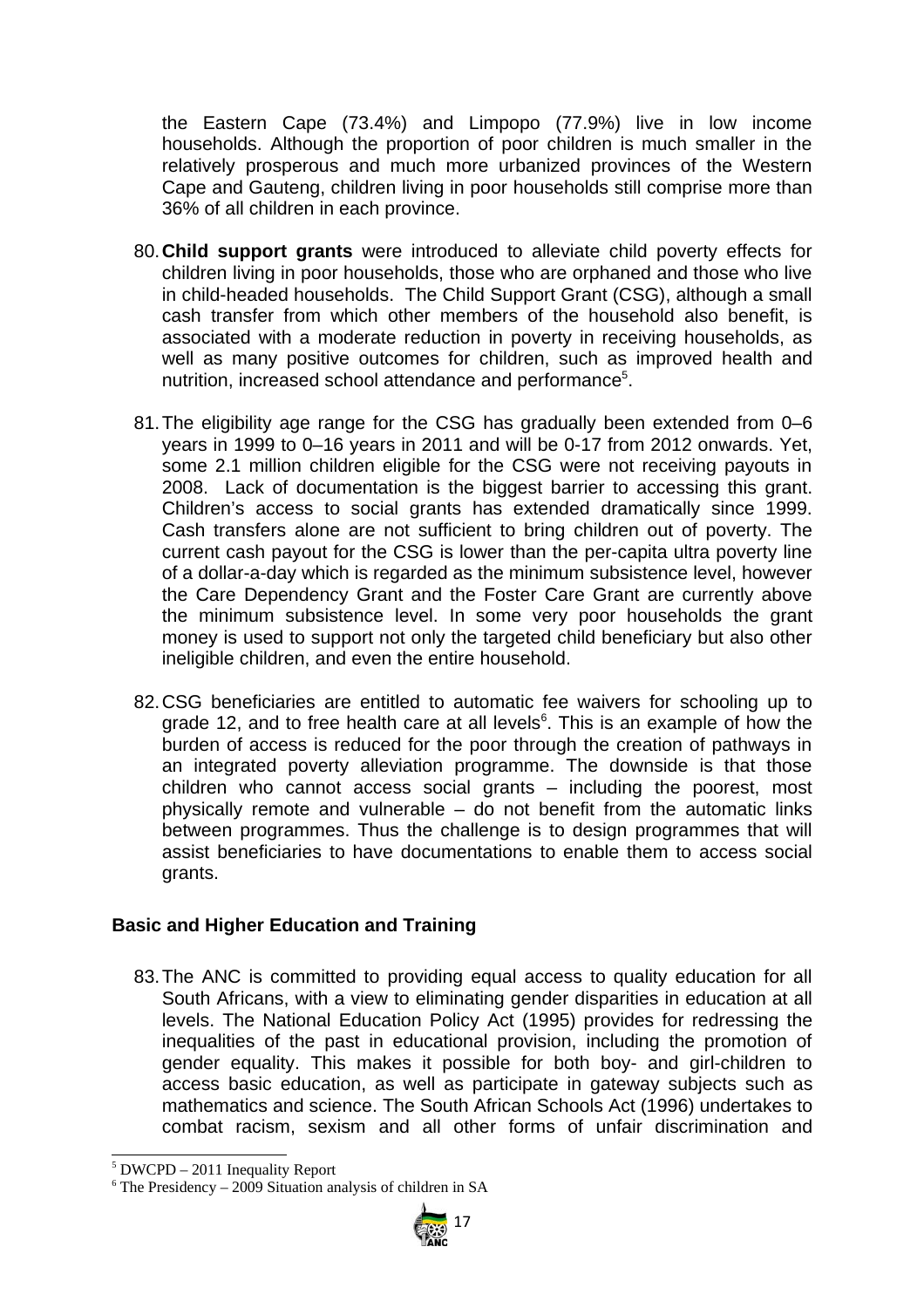intolerance. In addition, there are a variety of social protection policies and programmes dedicated at promoting and protecting access to education for vulnerable children, especially for children with disabilities.

- 84.With regard to **learner access and participation**, the country has attained gender parity at all levels of the formal basic education system (GPI of 0.98 at primary level and 1.01 at high school level). And while gender parity has been achieved for 5 year olds (Grade R), (at 1.13), universal access is still far from being achieved, with attendance estimated at 63% (65% female and 60.7% male).
- 85.While there have been significant increases in learner attendance, **drop-out completion rates and repetition rates** indicate that access to education in the schooling system is not yet universal. Also, while there are slightly more boys enrolled at primary school level than girls (GPI =  $0.97$ ), at the secondary school level, girls are more likely than boys to attend school (GPI =  $1.06$ ). This has implications for programming.
- 86.With regard to **learner performance and achievement**, international and regional assessments (TIMMS and SACMEQ) as well as the national Annual National Assessments indicate that South African learners' performance is very low compared to other countries. The gap between male and female performance was high in 1999 at 16 and 19 percent for Mathematics and Science respectively, while in 2003, the gap shrunk to 2 in both subjects. Learner performance also tends to be too uneven in terms of both quality and quantity within the country. While the gender gap in performance seems to be closing, gender equality is still far from being achieved.
- 87.Performance in **National Senior Certificate examinations** shows that more females than males enter the exams but that their pass rate is lower, especially in maths and science. Motherhood, the gendered division of labour, household chores, and their role within child headed households may play a role in holding them back.
- 88.Employment trends show that at every post level in the school system, the **educator profile** is skewed in favour of women. Women teachers do not experience any discrimination when it comes to access to jobs as well as promotion within the education system. However, better qualified teachers are not necessarily able to effectively and efficiently deal with gender issues in their classrooms. True gender equality is only likely to be achieved when they are able to change the way they know their content and are able to integrate gender issues in their curriculum, when they have successfully changed the pedagogical strategies they use and the everyday interactions they promote in the school and the classroom. Improving the qualitative experiences of educators across gender, as well as across racial, social class, religious and other backgrounds so that they in turn, are better prepared and able to provide quality and gender equitable opportunities for all learners to flourish in the education system is necessary.
- 89.**Curriculum content and the pedagogical strategies** teachers use in their

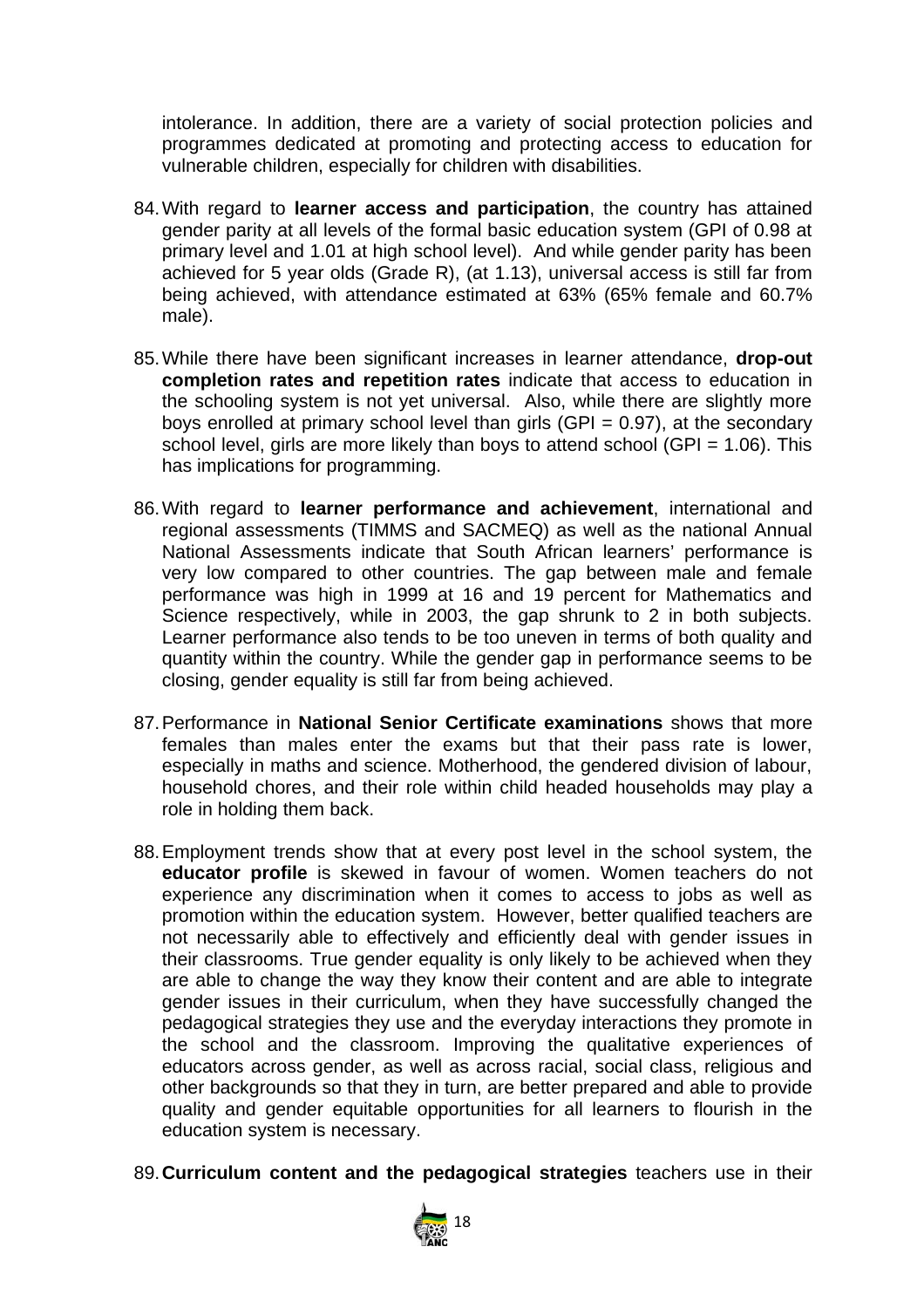classrooms are also significant in determining the quality of educational provision and learning outcomes, and for improving gender equality. The curriculum framework makes provision for this in terms of the Life Skills (or Life Orientation) curriculum, which includes a wide variety of skills and issues such as gender and sexuality, HIV/AIDS, health promotion, social development, personal development, physical development and movement. However, a variety of reasons, including poor content knowledge, lack of pedagogical skills, and their own socialization, gender bias and gender oppression, means that teachers either implement these poorly or do not implement them at all. This requires careful professional development.

- 90.Improving the quality of the learning impacts positively on learning outcomes, and this in turn, impacts on gender relations generally and gender equality specifically. Other important factors that impact on **the quality of the learning environment** include the physical conditions of the school, the availability and safety of toilet facilities, availability of safe/clean drinking water; socioeconomic factors including poverty, HIV and AIDS, disabilities and others. **Zero-rating sanitary towels and tampons must be considered** as it will have a major impact on the lives of women in low-income families.
- 91.South Africa's post 1994 policies generally, and education policies in particular, are informed by a **strong human rights framework.** Within this framework, gender-related issues are given prominence in different ways in the education system. Despite the array of gender parity policies, a poor or lack of understanding and acceptance of these policies among those tasked to implement them (teachers and education officials) presents challenges. The profound patriarchal and sexist context in which they are implemented makes gender inequality difficult to eliminate in the schooling system and in particular, school going-age girls continue to face discrimination.
- 92.There is a strong relationship between **poverty, gender and gender-based violence**. Evidence shows that girls experience sexual harassment and violence more than boys.Sexual harassment and rape are one of the major forms of GBV in many South African schools. Corporal punishment of both boys and girls has an impact, as a gendered form of violence, on their learning capabilities and retention within schools. There are also unacceptably high numbers of teachers (mainly male) engaging learners (mainly female) in sexual relations.
- 93.**Teenage pregnancy** is amongst the major concerns facing young women in South Africa today. There are serious intervention measures to deal with the challenge as it is one that can effectively undermine efforts to keep the girl child in school for as long as it is required – thereby defeating efforts to contribute towards ensuring that all learners realize their full potential. The South African Constitution criminalizes discrimination on the basis of pregnancy; therefore pregnant learners cannot be denied their constitutional right to education because of pregnancy.
- 94.South Africa has the largest number of **HIV infections** in the world. Heterosexual sex is recognized as the predominant mode of HIV transmission

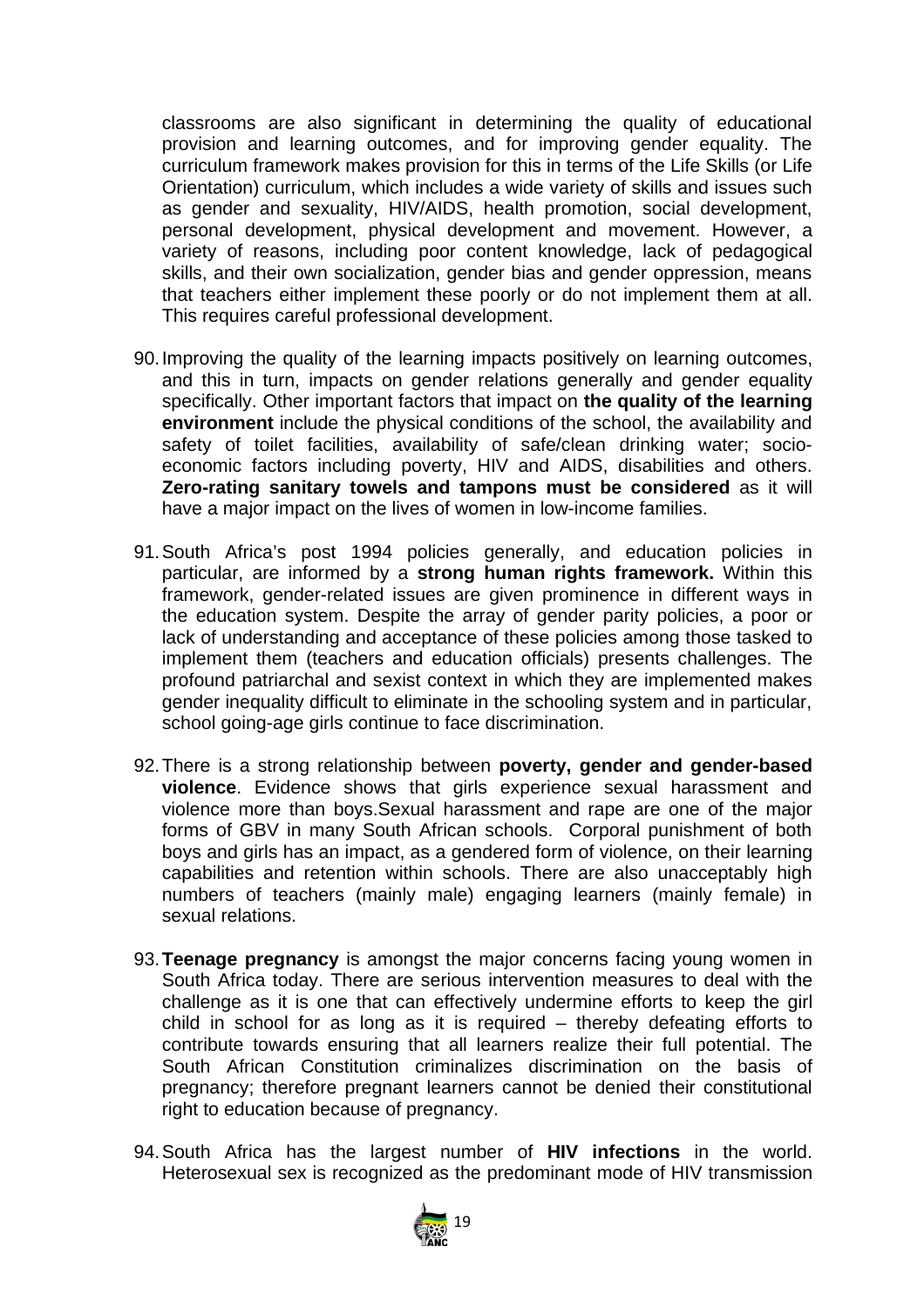in the country. This report indicates that in 2008, among the youth ages 15-24 HIV was more prevalent in women (13.9%) than men (3.6%). Still in 2008, in the whole South African population, HIV was most prevalent among African females aged 20-34 (33%). The power imbalance in which men dominate women in economic, social, cultural, and sexual matters dooms young women and girls, exposing them to greater chances of contracting HIV and AIDS. Good health is a powerful determinant of girls' access and success in education.

- 95.Gender violence that pervades schools and families are not freely talked about in schools. Classrooms tend to perpetuate the status quo. There are several **initiatives addressing social ills** that affect boy- and girl-children with regards to their access to schooling. Sexual abuse and educator to learner sexual relationships are outlawed in the schooling system, and punishable by dismissal of the particular educator if found guilty. However, schools have a particular responsibility to protect young people from social problems. Education must play a dual role in relation to discrimination and gendered or sex based harassment and violence. Firstly, it must prevent such activities from occurring in education institutions. Secondly, it must mobilize the medium of education to develop in students the knowledge, skills and life orientation to ensure that they repudiate discrimination and gendered violence and become advocates against it.
- 96.It is imperative to reflect on the challenges that persist, particularly in terms of **women's adult basic education and literacy**. There are innumerable case studies and exemplars in countries that show a strong correlation between women's education and the improvement in the quality of life of the family, including education of their children. Literacy and education empowerment of rural women is essential if the quality of their lives is to improve, and they are able to access justice and economic empowerment opportunities.
- 97.**At the tertiary level** there are more females than males enrolled in tertiary institutions. However, women are in lower numbers in technical universities, and therefore in technological and scientific fields of study. Women still dominate in areas which are stereotypically caring or "feminine" areas and men still dominate "masculine" study fields.
- 98.In 2010 of the 138610 students enrolled for **Post-graduate studies** 56% were female. However only 48% were enrolled for Masters Degrees and 42% for Doctoral degrees. Most of the female postgraduate enrolments were at the level of Postgraduate Diplomas/Certificates, Post Graduate Bachelor's degrees and Honours degrees.
- 99.In 2010 of the 1862 permanent Executive/Administrative/Managerial **professional staff appointments** at Universities 41% are female. Of the permanent Instruction research staff appointments only 28% of the females hold the rank of Professor or Associate Professor. In the rank of Senior lecturer 43% of the permanent appointments are female. However, in the rank of Lecturer and below, the majority of the permanent appointments are female (52%).

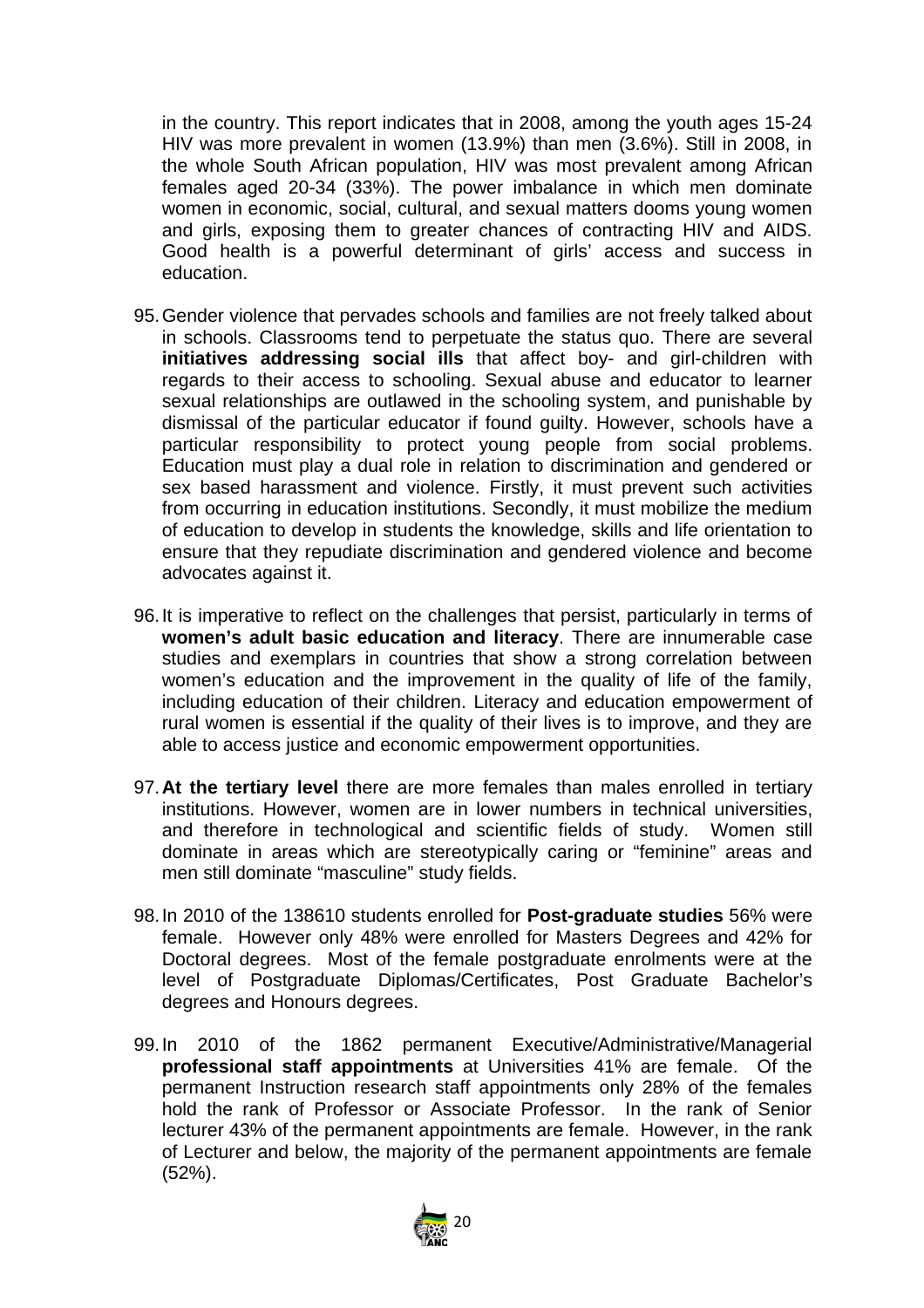- 100. More women are increasingly accessing tertiary education, as well as increasingly entering previously male domains with respect to career choices. However, the science, technology and engineering fields are still predominantly male in nature. **50% of all Learnerships must be earmarked for young women to ensure that empowerment is provided especially for previously male dominated areas.**
- 101. The education system needs to facilitate a process in which gender equality concerns become integral to the systemic processes and operations, including planning, decision-making, policy development and in the implementation of transformation programmes. Interventions could include:
	- Structural functions and coordination within the higher education sector so that problems are tackled holistically. This will create a base for communication and reporting as well as working on projects that address specific areas such as increasing access, retention and the output of women in science, engineering and technology fields of study.
	- Clear goals and targets linked to intervention programmes that address the areas indicated as challenges including increased number of women studying in science, engineering and technology fields. Such interventions could include providing scholarships targeting women, particularly women from disadvantaged rural backgrounds

#### 102. **In both Basic and Higher Education targets and interventions need to be gender-disaggregated and monitored and the 50% rule applied.**

#### **HEALTH**

- 103. Since 1994, a number of **initiatives** have been implemented to improve access to health services by women. One of the first initiatives was to remove user fees for children under six and pregnant and lactating women. Later, user fees for people with disabilities were also removed. Primary health care was also made free to all. The health sector remains committed to the White Paper for the Transformation of the Health System's (1997) vision, which accentuated the need to:
- Decentralise management of health services;
- Establish the District Health System to facilitate implementation of Primary Health Care (PHC); increase access to services for citizens;
- Ensure the availability of good quality essential drugs in health facilities;
- Strengthen disease prevention and health promotion in areas such as HIV and AIDS, and maternal, child and women's health; implement the Integrated Nutrition Programme to focus more on sustainable food security for the needy; and rationalize health financing through budget reprioritization.
- 104. A pilot for the National Health Insurance (NHI) is currently being rolled out.

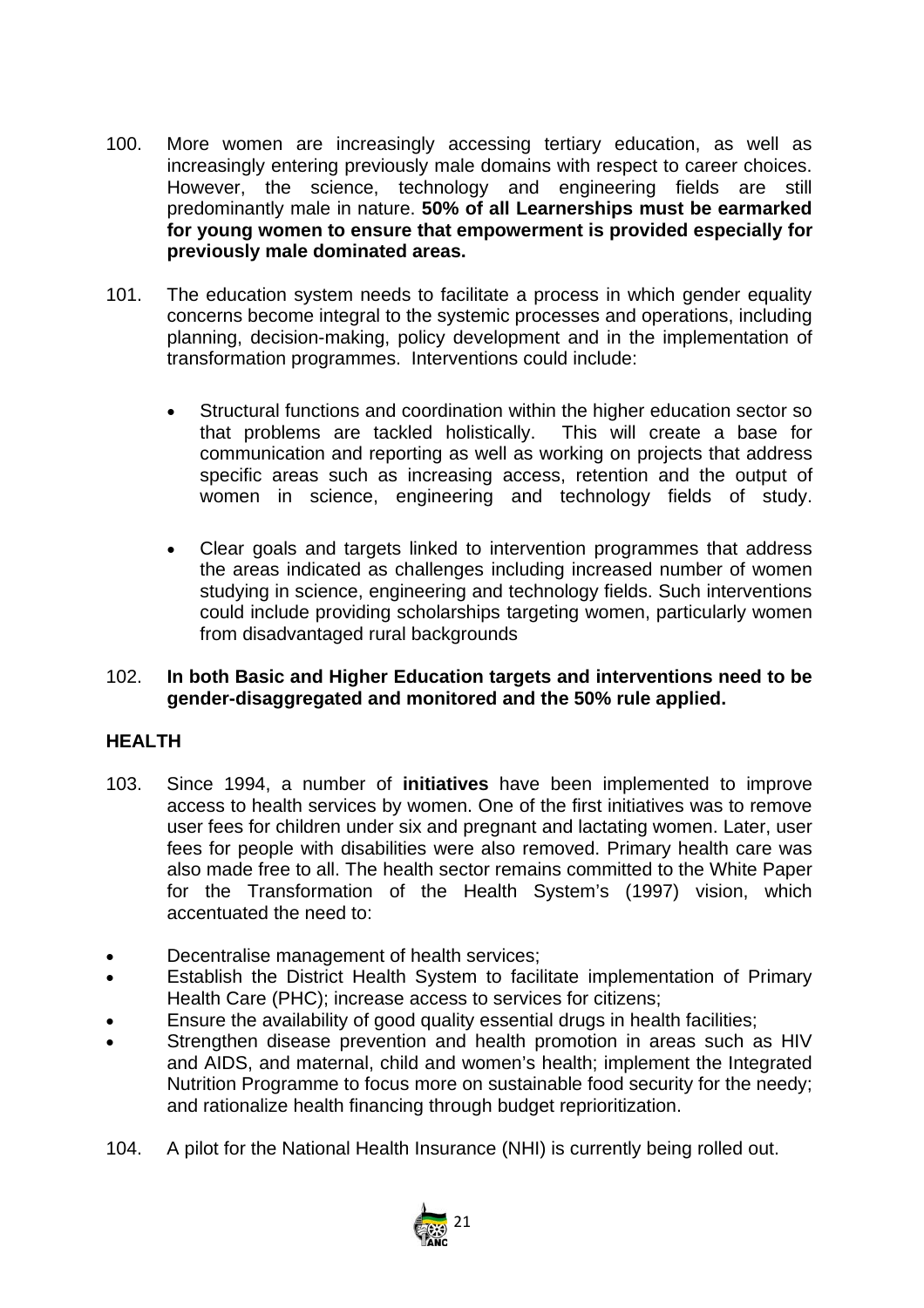- 105. **Delivery** on the four key areas must be accelerated viz., increasing life expectancy; combating HIV and AIDS; decreasing the burden of diseases from Tuberculosis (TB) and improving health systems effectiveness, with special emphasis on deliverables aimed at improving the health status of women and children. These focus areas are consistent with the health related Millennium Development Goals (MDGs).
- 106. According to the SA draft MDG country report 2010, a total of 625 of **maternal mortality** cases were recorded during 2007 which is far above the MDG target of 38 by the year 2015. It is unlikely that this target can be achieved. Under five mortality, which is linked to maternal health, also recorded 104 the same year and is also unlikely to achieve the MDG target of 20 in 2012.
- 107. Although Government has greatly improved access to **affordable health care** at public hospitals and clinics, the broader health care system still mirrors the large inequalities found in contemporary society. South Africa still has a high women mortality rate (650/100 000 live births). Each year in South Africa, around 4,300 women die due to complications of pregnancy and child birth. A substantially larger proportion of females (56%) over the age of 60 years suffer from chronic conditions than their male counterparts (44%). However the general life expectancy of women remains higher than that of men. While males are generally more likely to be members of medical aid schemes than females, Government's proposed National Health Insurance will be most beneficial to women.
- *108.* Human sexuality, gender inequality and vulnerability are interlinked issues which must be addressed. The high prevalence of **HIV** amongst women suggests the extent to which women in South Africa are vulnerable to the epidemic. Besides evidence from the annual antenatal surveys, it is also the case that more young women than men are infected. Women are vulnerable because of their position in society, including the imbalance in the power relations between men and women (reflected in their ability to negotiate condom use), and multiple and concurrent sexual partners.
- 109. Major challenges also remain with respect to **health of women in marginalized communities such as those in rural areas, women on farms, foreigners in the country as well as commercial sex workers**. Violence against women and children is also a major challenge and contributes to the HIV epidemic. While guidelines and protocols are available, access to the appropriate services is still limited and social structures to address the prevention of these ills are still weak. Women with HIV are also particularly vulnerable to emotional, material and physical abuse and neglect.
- 110. Women are the major **health care providers**; when women are infected, there is very little social infrastructure integrity to care for them. This includes when women are affected and afflicted by other conditions as well, such as cancer, chronic diseases and old age. Health education and promotion also need to be strengthened, especially among the adolescents and youth. School health services need strengthening also, with emphasis on the promotion of personal and sexual health and the prevention of intentional and unintentional injuries, including violence, infections, pregnancy and substance

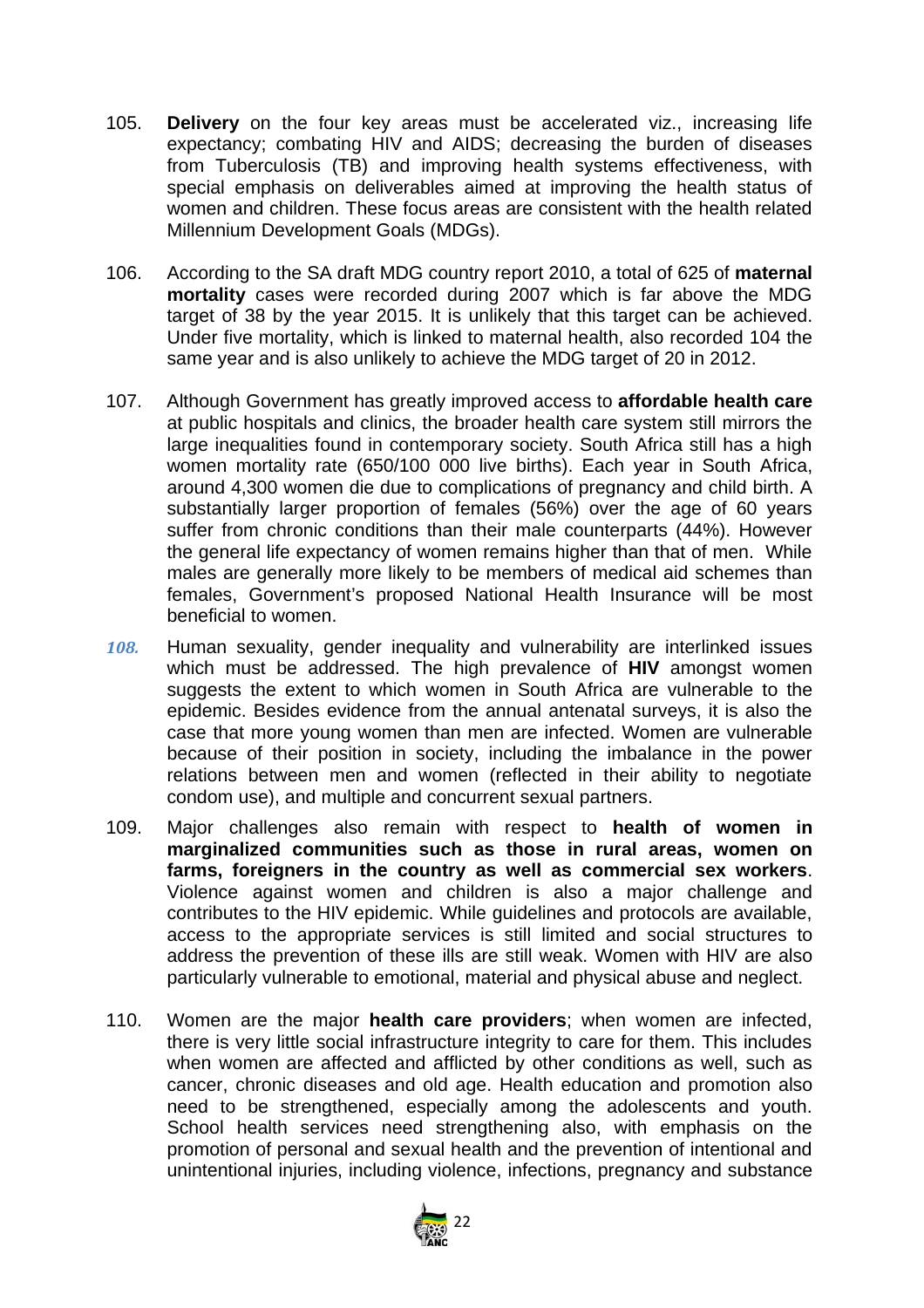abuse. This includes high vaccination coverage through the Expanded Programme on Immunization.

#### **The Justice System**

- 111. The South African Constitution has an extensive **Bill of Rights** which gives primacy to the right to equality and guarantees women equal rights with men. The Constitution also protects rights relating to custom, culture and religion subject to the Bill of Rights.
- 112. Customs, social and religious systems, including culture, have in the past promoted patriarchy and the oppression of women. Discrimination against women due to the above institutions took a variety of forms, from disenfranchisement to various forms of abuse. These institutions are still intact and still practice their cultures.
- 113. The historical disadvantages that undermine women's equal access to justice are reinforced by the identical treatment of women and men when accessing the justice system. This results in failure to respond to systemic social, economic and cultural disparities in society.
- 114. There is no doubt that tremendous progress on improving access to justice for women has been achieved. However, all that is achieved so far is mostly *de jure* **or legal equality**. Unfortunately, many of the problems that the law reform processes sought to address, still persists.
- 115. Much has been achieved to date on the area of transformation of the **judiciary**. Prior to 1993, there were only two white female judges, now there are about fifty women judges out of a total of 208 judges. At the Magisterial level, there are about 650 women magistrates out of a total of about 1900 magistrates. This falls short of the 50/50 principle. Women are still underrepresented in the judiciary. **There is a need for specific training programmes to fast track the employment of women into the judiciary at all levels.**
- 116. The absence of a gender-sensitive approach in the judiciary is evident in the cases of S v Mahomotsa, and Nkomo v the State. The female victims were both 15 years old, and both raped at different times. However, the rulings went against them despite all the evidence.
- 117. Lack of gender-sensitivity is also evident in applications of the law. For example, the Domestic Violence Act 1998is one of the milestones of law reform aimed at protecting women against domestic violence. However, the Act has many implementation challenges. One of the major deficiencies of the act is the absence of built-in measures to address the underlying causes and influencing factors in domestic violence situations and recidivism. In many instances victims continue to endure abuse despite having secured protection orders. In some of these cases the abuse can progress to murder or "intimate

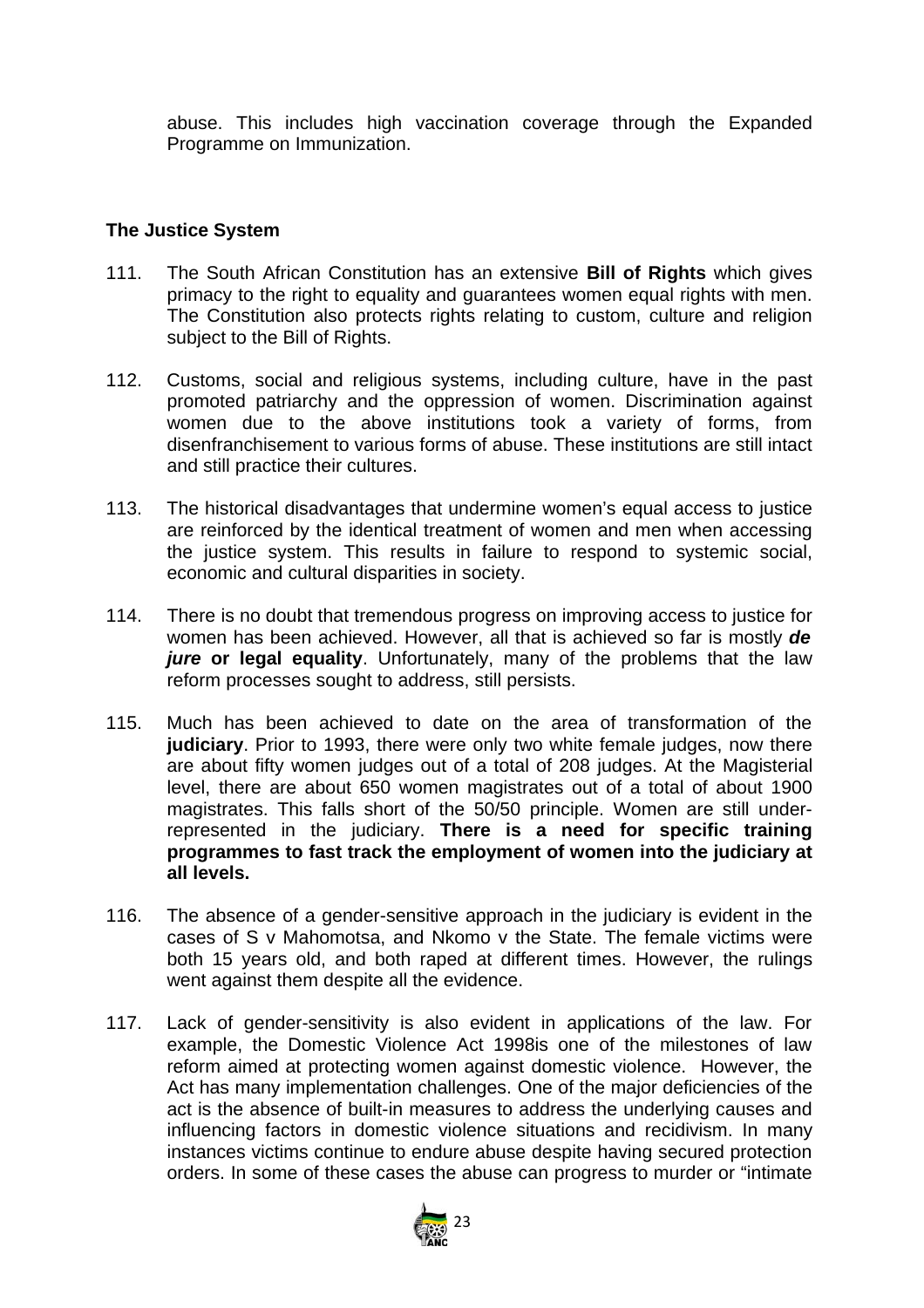femicide". Due to lack of gender sensitivity, some members of the judiciary are not willing to fully implement provisions of the Act, for example, (i) refusal to issue an order for the removal of a firearm in terms of section 7 of the Act; (ii) refusal to issue orders evicting the perpetrator from the premises.

- 118. There are a number of Bills that are in the process of being introduced to Parliament that will have a profound impact on the transformation of the judiciary, such as the Constitution Amendment Bill, the Superior Courts Bill and the Legal Practice Bill.
- 119. **Women and inheritance**: Reform of Customary Law of Succession and Related Matters Amendment Bill, 2008 is intended to bring the Customary Law of Succession in line with the Constitution, thereby eliminating unfair discrimination in that area of the law. The Bill, which among others, abolishes the customary law rule of male primogeniture. It will contribute to the promotion of gender equality, allowing more women and children to share directly in the proceeds of deceased estates. The Bill has been approved by the National Assembly and is receiving the attention of the Select Committee on Security and Constitutional Affairs. Its implementation will depend on the nature of the judiciary.
- 120. In response to the problem of **violence against women**, government has identified factors such as law reform on bail, sentencing, victim empowerment, capacity building, extending access to courts to previously disadvantaged areas and integrated responses, as critical pillars of the fight to end violence against women which accordingly needed to be strengthened.
- 121. **Accused persons** going through the criminal justice system have different needs determined by being either female or male. Females are prosecuted and incarcerated on the same basis as males. Some women who are prosecuted and incarcerated are pregnant or have little children, and they are incarcerated with their children who are not guilty. The Minimum Standards Rules that are used in prisons were developed 100 years back and are outdated. The current incarceration programme does not address the issue of women and children integration into society, to ensure that they are not stigmatized and discriminated against. In order to eradicate systemic discrimination and inequalities between women and men in prisons, **the Minimum Standard Rules must be reviewed to take into account the new market** which includes women, and to ensure that the rights of children of those women incarcerated are promoted and protected as provided for in the Constitution.
- 122. Despite the progress in improving access to justice, much still has to be done to translate the obligations and commitments into action so as to achieve real factual equality as promised in the Constitution. Legal literacy is critical to enable access to justice for women. Legal literacy is a process of acquiring critical awareness about the law and the rights contained in it. It is also about the ability to assert rights and the capacity to mobilise for change. It is a tool for women's empowerment so that they can be able to deal with gender inequalities in the legal and political systems as well as pervasive social

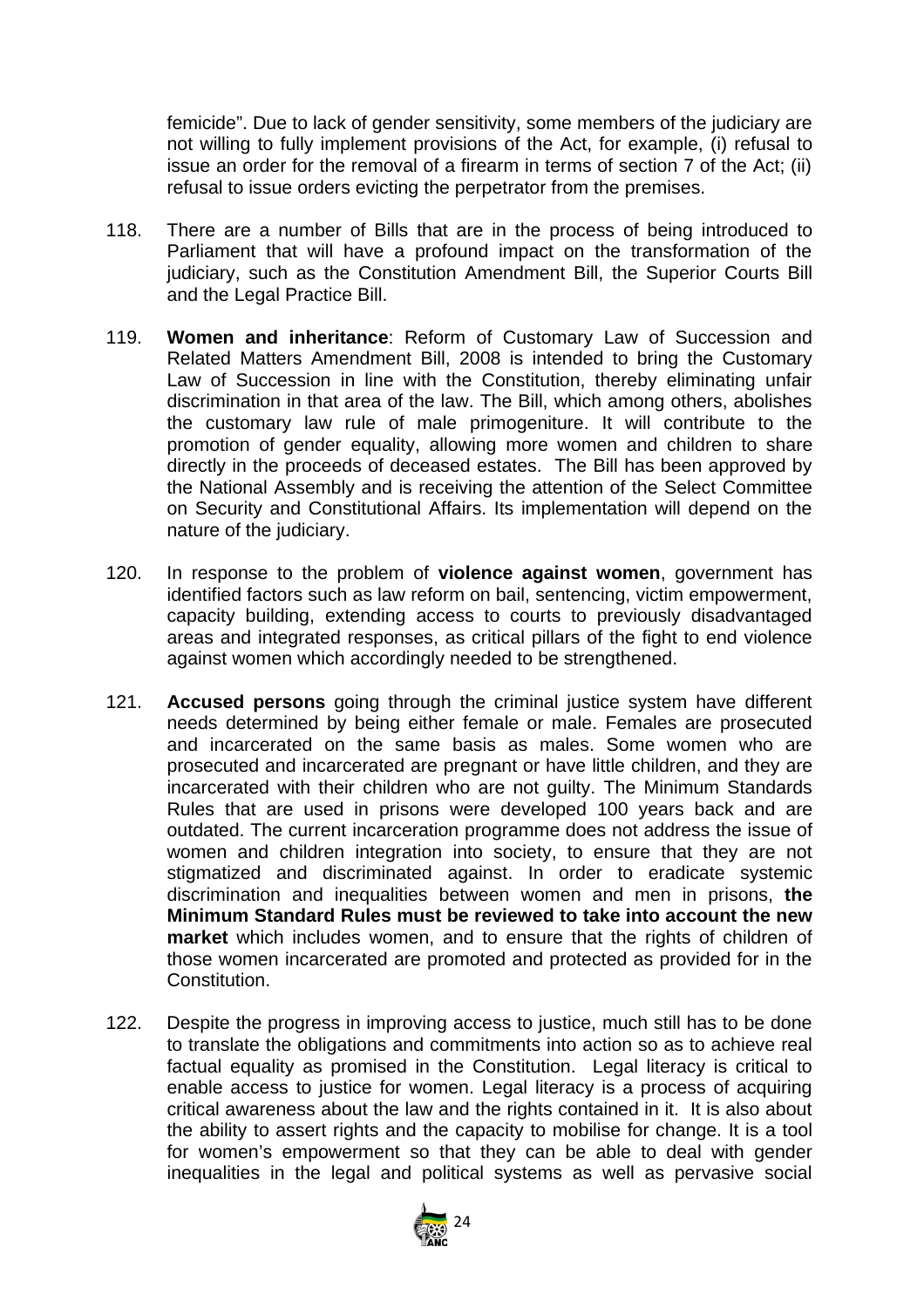oppression. Women have to understand and follow the processes of the development of laws, especially marriage laws, and make inputs during the initial stages of developing such laws

#### **Safety and Security of Women**

- 123. SAPS Statistics indicate a ratio decrease of 4.4% in sexual offences, representing a decrease of 2182 cases from 70 514 to 68 332. Although there is a decrease in sexual offences, the numbers are still too high, calling for an increased capacity within the criminal justice system in handling this issue, and increase in the provision of victim support, especially in the rural areas.
- 124. While there are currently 803 police stations in the 9 provinces with victim support rooms, as well as a total of 17 Thuthuzela Care Centers as of 2009, these are clearly inadequate in meeting the needs of victims of sexual violence. Thuthuzela Care Centres are 24-hour one-stop centres where rape victims have access to all services such as the police, counseling, doctors, court preparation and prosecution. During 2009, a total of 10 213 matters were reported at the Thuthuzela Care Centers.
- 125. The SAPS has established the Family Violence Child Protection and Sexual Offences Units to provide specialized investigative capacity for crimes impacting on the range of matters indicated in the name of the unit.
- 126. The Sexual Offences and Crime Unit in the National Prosecuting Authority highlights that in 2010/2011 there was an increase in capacitation of prosecutors with a total of 180 prosecutors trained on the comprehensive manual on maintenance matters in line with the Maintenance Act and latest developments in law, 349 prosecutors trained on the Child Justice Act, 102 prosecutors on integrated Domestic Violence Skills manual training and 79 prosecutors were trained on human trafficking related topics.
- 127. In support of the integrated approach to Gender-Based Violence, active integrated partnerships have been developed with the Ministry for Women, Children and People with Disabilities, Department of Basic Education and interdepartmental and multi-sectoral monitoring initiatives of the Thuthuzela Care Centres Participation among others.900 Victim friendly rooms had been established at police stations throughout the country. Despite these initiatives, there is evidence of the gender-insensitive treatment of women reporting crimes against them at police-stations.
- 128. According to the Mid-term Review of the Department of Women, Children and People with Disabilities, crime statistics indicate that the murder of adult women increased by 5, 6% during the 2010/2011 reporting period. Social contact crimes committed against adult women include common assault (46, 9% of cases), followed by assault through grievous bodily harm. Sexual offences remain unacceptably high.
- 129. Assault and sexual offences are difficult to capture in a household survey because of their sensitivity, and as a result they are normally under-reported.

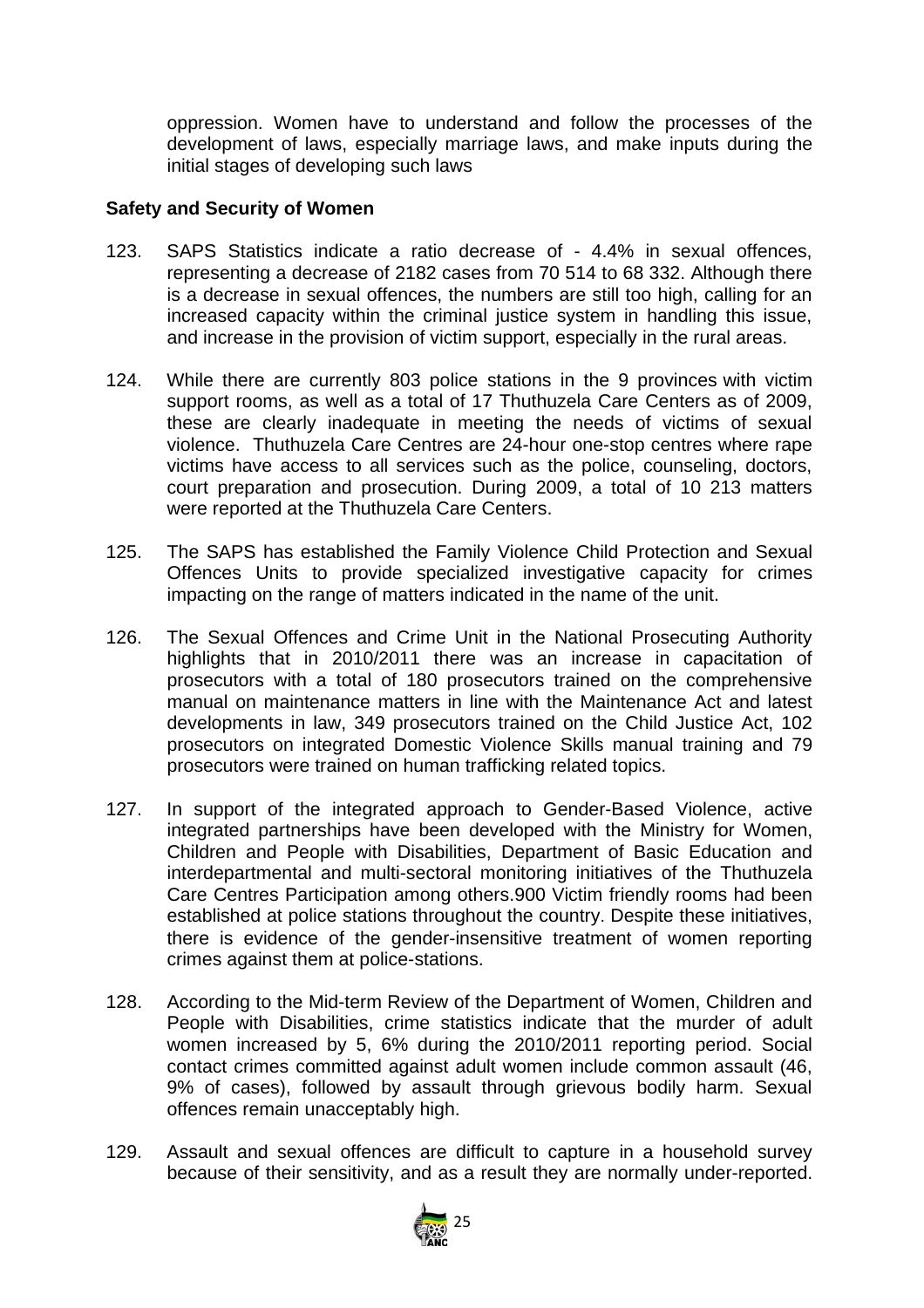The victims of crime survey results show that most perpetrators were known people from areas other than the area of residence of the victim (selected individuals). Nearly a third (29, 9%) of the victims of assault was attacked by a known community member in their area, their spouse or partner (20, 9%), while only 10, 5% stated that the perpetrator(s) was an unknown community member. When it comes to sexual offences, 38, 4% of victims were victimized by a known community member(s) in the area of residence.<sup>7</sup>

130. In 2010, most incidents of assault (35, 7%) occurred at home, while 18.6% occurred in the streets outside offices/shops. A third (33,6%) of sexual offences (including sexual assault, rape and domestic sexual abuse) occurred in a field or in parks, followed by 29,8% that took place at home. It was recorded that 18.5% of sexual offences took place at someone else's home. The heightening of income inequality, joblessness and economic slow-down is matched by increasing vulnerabilities amongst women.

#### **Prostitution and Trafficking of Women**

- 131. There are 96 shelters throughout the country accommodating and rendering psychosocial services to women and their dependent children who are victims of abuse. During 2010, 13 of the existing shelters were strengthened to accommodate victims of human trafficking.
- 132. The current legal framework on prostitution and sex work is total criminalization against the seller. However, there are local governments, which based on their local understanding and mobilization by NGOs have abandoned the arrest of people who are prostituting themselves. The Constitutional Court decision in Jordaan v State, 2002 (6) SA 642 (CC); 2002 (11) BCLR 1117 (CC) did not advance the cause of prostitution. However, the South African Law reform Commission (SALRC) is in the process of investigating this matter.
- 133. Possible law reform approaches to prostitution as provided for in the SALRC Issue Paper 19 on Sexual Offences: Adult Prostitution is as follows: Criminalization model, Regulatory model and Total Decriminalization. The ideal approach for the ANC will be for the support of a position that **will embrace the dignity of women.**
- 134. In order to respond to the international problem of trafficking in persons, government has developed a Bill, the "Prevention and Combating of Trafficking in Persons Bill", which aims: (i) to prevent trafficking in persons, (which disproportionately affect women and children); (ii) the prosecution of traffickers and other role players; and (iii) the protection of victims of trafficking. It inter alia provides for the criminalisation of trafficking in persons and related acts such as subjecting a victim of trafficking to debt bondage and destroying or confiscating the travel documents of victims of trafficking. The Bill is not yet promulgated as an Act. Even though there are other laws that are used to prosecute perpetrators, women still fall through the cracks.



 $7$  Statistics – SA Victims of Crime Survey (2011)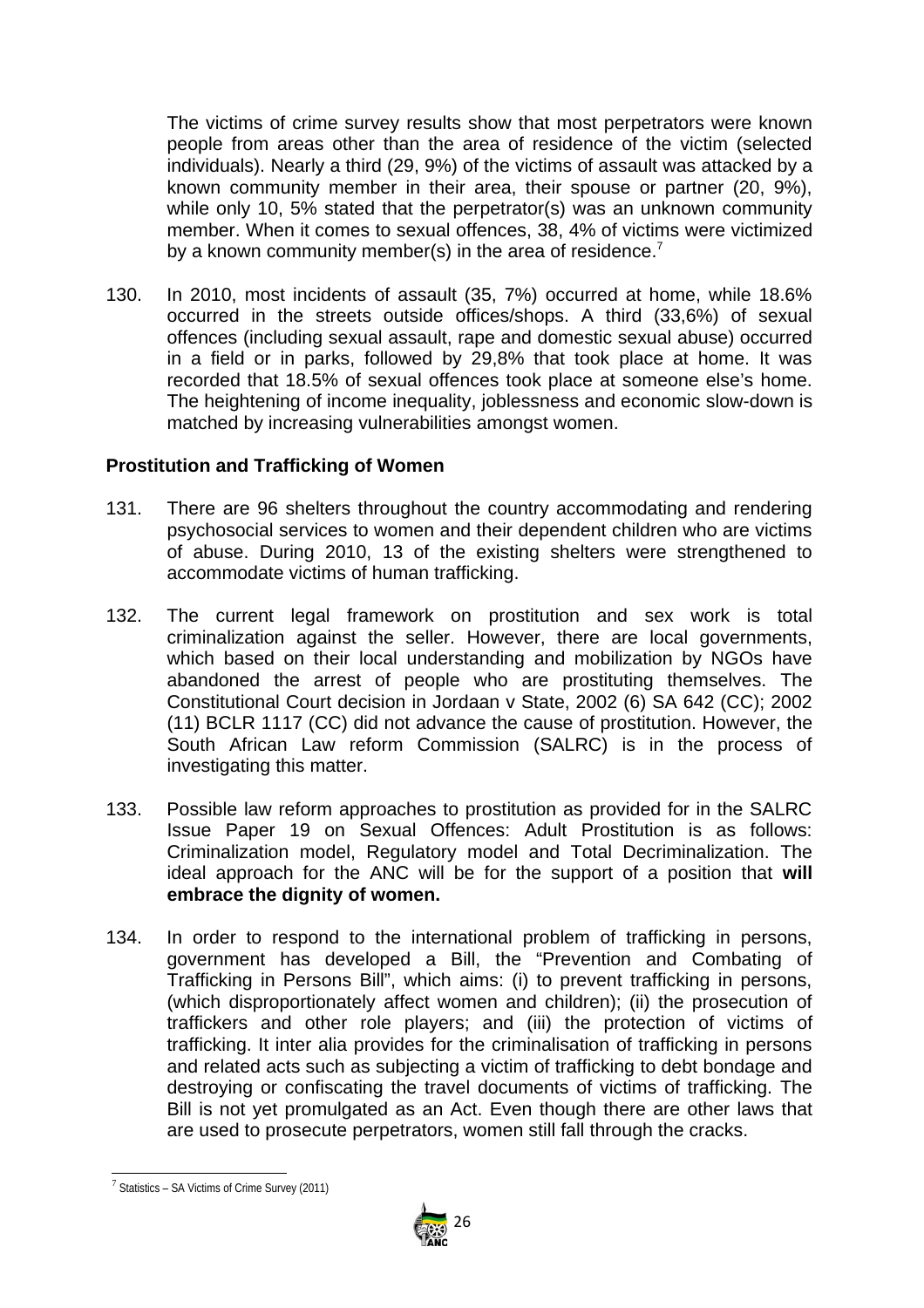#### **Media Transformation, Ownership and Diversity**

- 135. Communications play a major role in deepening our democracy, promoting a culture of human rights and non-sexism as key pillars of transformation of our society. The recommended media appeal tribunal will go a long way in ensuring that vulnerable individuals and groups have recourse in cases of unfairness and lack of objectivity in reporting.
- 136. There has been progress in increasing participation of women as part of historically disadvantaged individuals (HDI) within the broadcast media. This has been as a result of regulation of this section of the media requiring ownership diversity as prerequisite for licensing. This has however not been the case with regard to print media which is currently unregulated by law.
- 137. The 'Glass Ceiling' survey shows that while there was a high proportion of women in the media in general (50%), these figures are not reflected at decision making (top management - 25%) levels. A high number of women in the media is employed on part-time or non-permanent basis (61%). Many women are confined to support departments (human resources – 74%, marketing/advertising – 61%, administration – 59%).
- 138. The Glass Ceiling report further highlighted discriminatory practices, structural inequalities, cultural factors, prejudices, patriarchy and sexism continued to plague South African newsrooms to a greater or lesser extent. Global Media Monitoring Project and Gender and Media Baseline Study (GMBS), conducted in Southern Africa demonstrated that women constituted less than 10% of news sources in the economics, politics and sport categories. Men constituted 92% of all those assigned to the sports sectors.
- 139. Women's concerns about the media cover extend beyond ownership to issues of control, representation and portrayal of women and girls and the lack of gender analysis in the realm of media content, policy and participation.
- 140. The ANC should call for the development of a transformation charter for the media with gender targets on ownership, management and control, employment equity, skills development, preferential procurement, enterprise development and socio-economic development; as well as encourage the introduction of gender studies into the curriculum of communication/media/journalism courses.

#### **Women and ICT**

141. While there is recognition of the potential of ICT as a tool for the promotion of gender equality and the empowerment of women, a "gender divide" has also been identified, reflected in the lower numbers of woman accessing and using ICT compared to men. However the gender dimensions of ICT- in terms of access and use, capacity building opportunities, employment and potential for empowerment should be explicitly identified and addressed. ICT can be a powerful catalyst for political and social empowerment of women, and the promotion of gender equality.

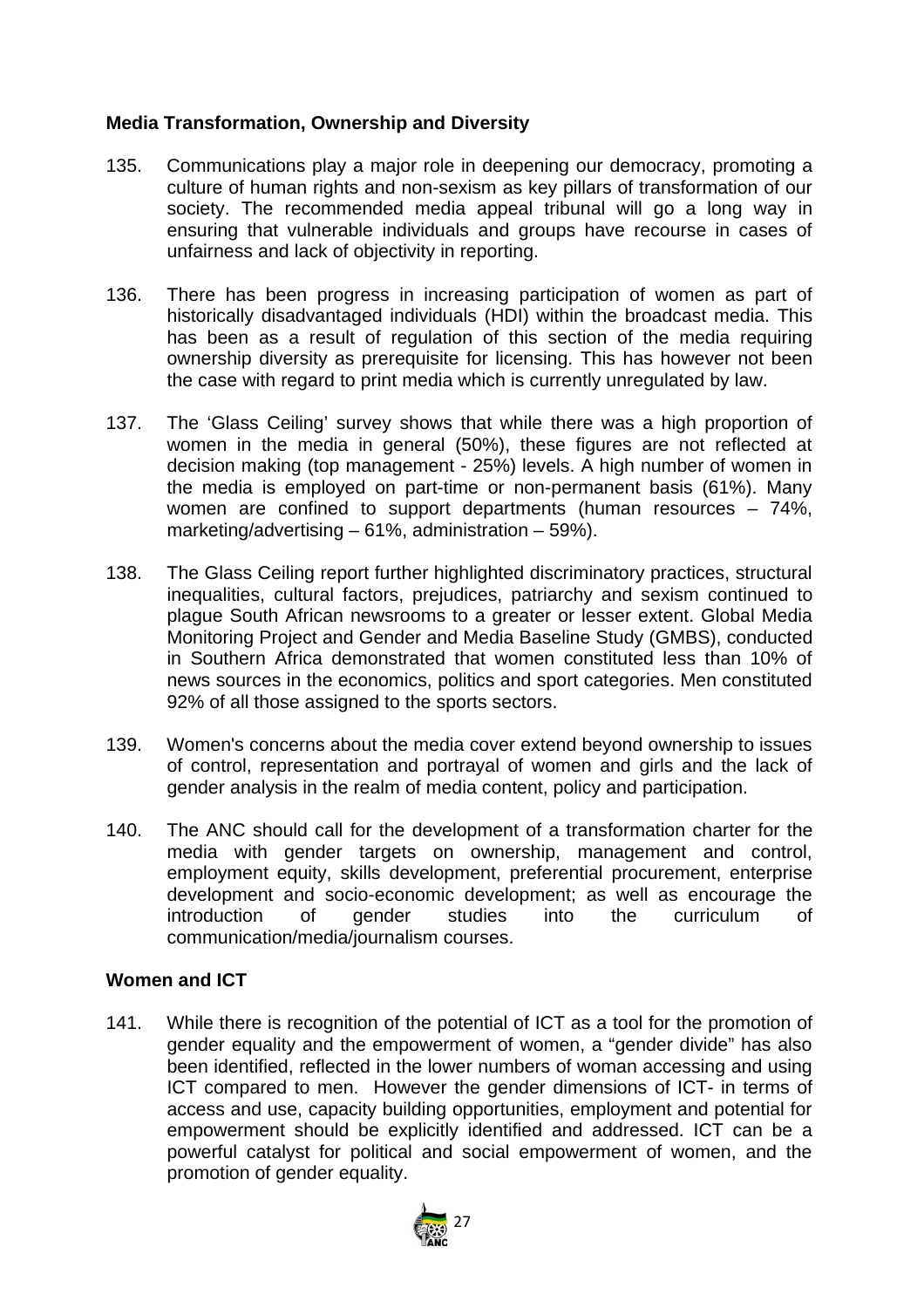- 142. In addition to physical access to the technology and the ability to utilize it, access refers to the ability to make use of the information and the resources provided. The factors identified as constraints to access and use i.e. poverty, illiteracy, including computer illiteracy and language barriers are particularly acute for women. Women's access to and use of ICT is constrained by factors that go beyond issues of technological infrastructure. Socially constructed gender roles and relationships play a key role in determining the capacity of women and men to participate on equal terms in the formation society.
- 143. Important steps to be taken include, amongst others: the need for **public access centres for women in the rural areas in particular where training can be provided**; small business stimulation, create networks and support, increase income and access to employment for women as well as participation in the formal economy and workforce at higher levels and with higher pay.
- 144. E skills aspect curriculum development at the FET level is important specially to promote post grade 12 training for girls and women. The e literacy of women is important for access to opportunities in broadcasting especially within the context of digital migration. The benefits of broadband to women should be explored. A Gender and ICT Strategy is being finalized but will require close monitoring.

#### **Women, Culture and Religion**

- 145. Culture both enables and constrains women's roles and rights. Through culture women give expression to their humanity. But patriarchal aspects of all cultures can also limit the exercise of women's rights. Thus the phrase 'in my culture' can justify and legitimate sexual discrimination and gender inequality. Where culture is used in this manner it must be challenged.
- 146. South Africa has a diverse range of religions, each giving women specific roles and rights. Women play an important role in all religions. There are religious and cultural practices that are discriminatory towards women and girls. These practices include *Ukuthwala,* abduction, forced marriages, the killing of "witches" and the practice of female genital mutilation amongst certain populations. The approach that is adopted is an overarching advocacy strategy, awareness raising, rights education and awareness of legal measures that can be taken. The strategy also incorporates an investigative element to determine the extent of the problem. The South African Law Reform Commission has been requested to investigate and recommend advice on the legislation that will prohibit these practices.
- 147. In 2009/2010, of the 493 reported cases of *ukuthwala*, 180 were finalized. In 2010/2011, 174 cases were reported. Only 67 were finalized. Out of the 1273 total reported cases as from 2008 to 2011, there are 617 cases still pending.
- 148. The Departments of Women, Children and People with Disabilities, Justice and Constitutional Development, the South African Police Service (SAPS),

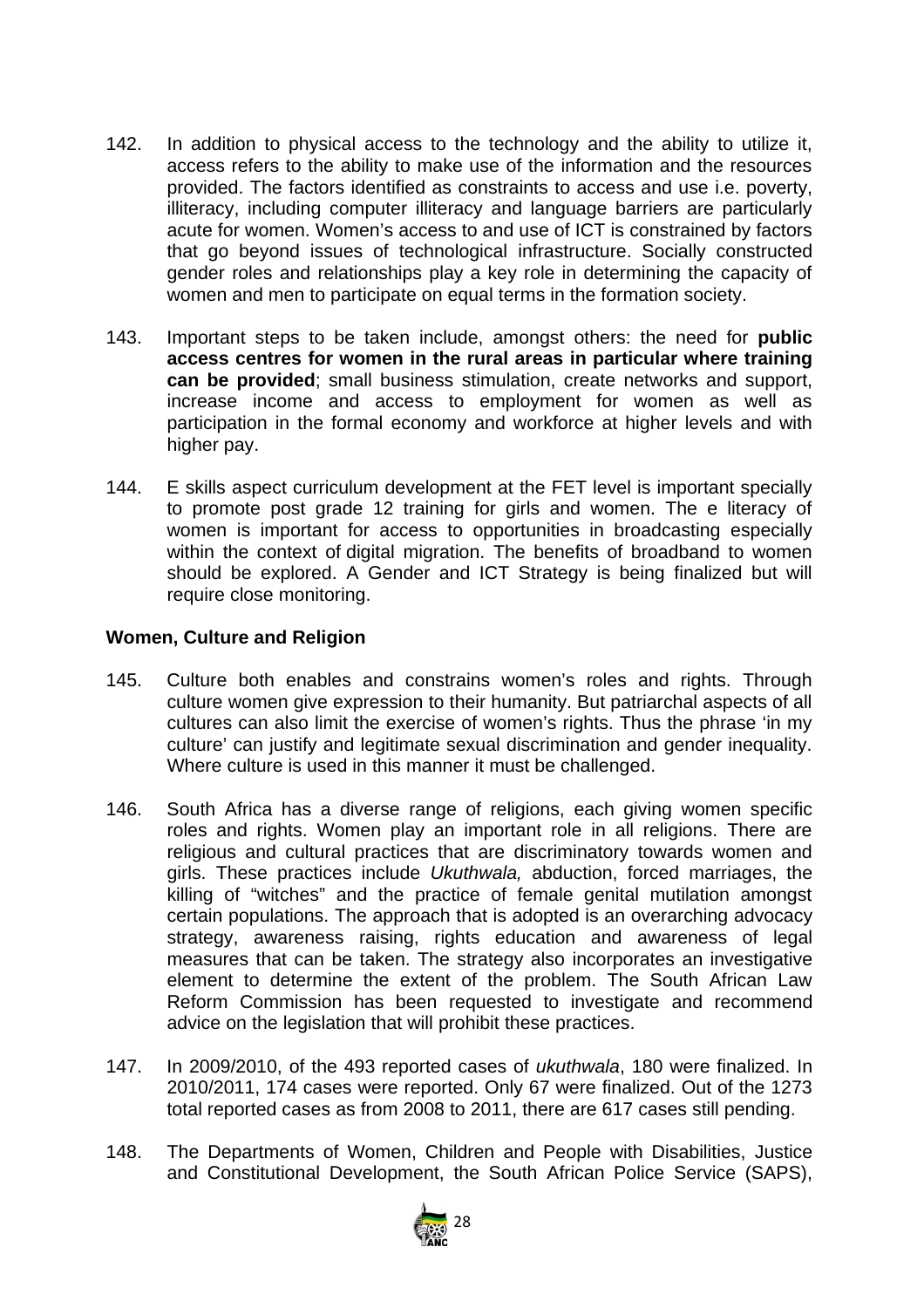Basic Education, Social Development, Traditional Affairs, National Prosecuting Authority and other relevant stakeholders are coordinating a joint campaign to address these issues.

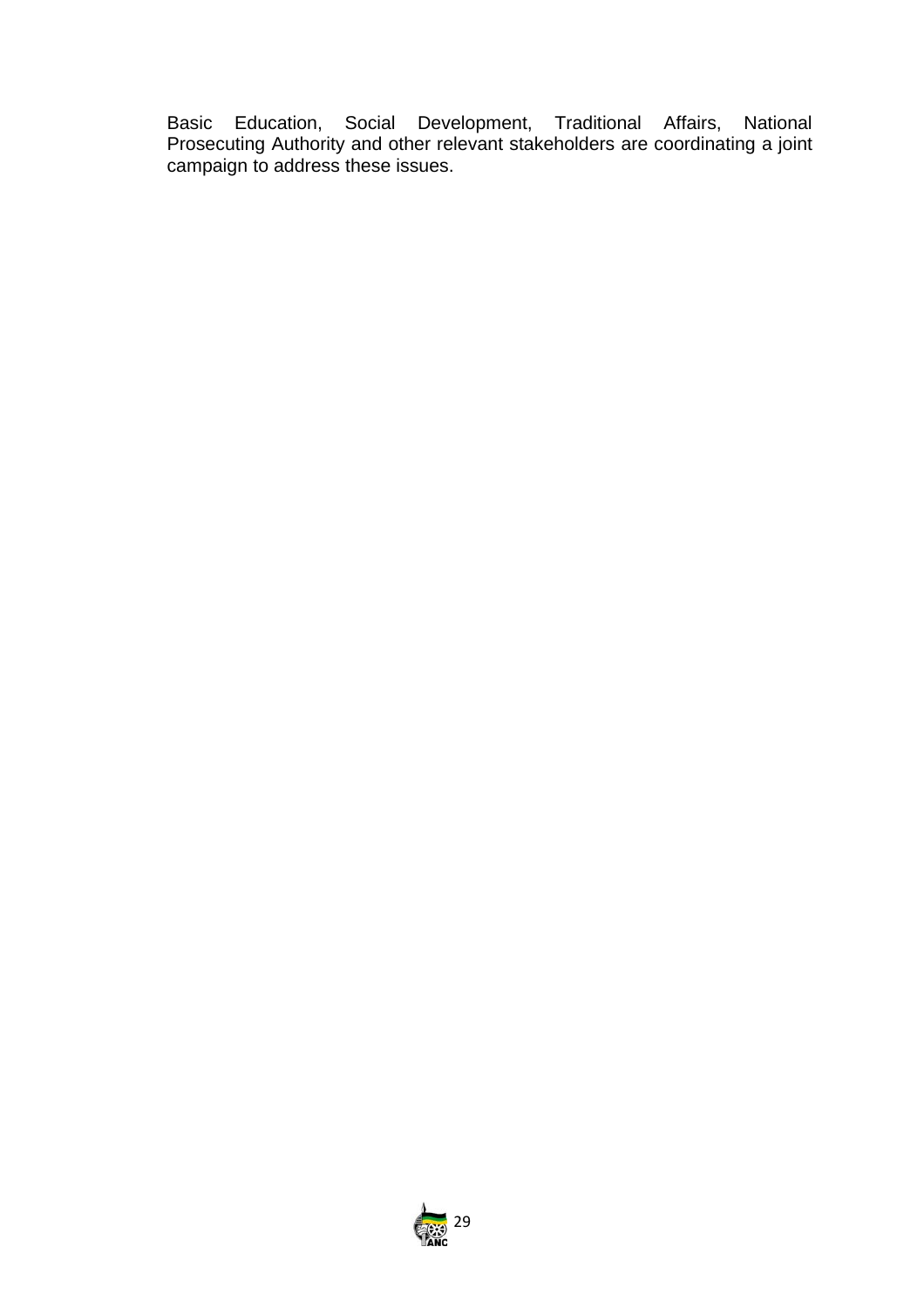## **D. PRIORITIES**

- 149. Options and priorities derive from a National Women's Conference held in August 2011 and from further consultations on the Gender Discussion Document presented to the ANC NGC in 2010.
- 150. The National Women's Conference held in August 2011 considered all these matters at length. The Conference aimed at consulting on substantive issues affecting and impacting on women's lives through (i) identifying ways to strengthen institutional arrangements that support transformation and the implementation of gender equality and women's empowerment; (ii) reviewing the efficiency of the national gender machinery; (iii) assessing mechanisms towards bridging the gap between policy and practice for effective implementation, coordination and accountability; (iv) providing the platform for women to articulate their concerns, needs and issues.
- 151. The conference noted that while progress has been made on a number of gender equality fronts there is at the same time a consistent and growing concern with a range of matters regarding the institutionalization of the women's agenda for societal transformation and the inalienable realization of women's rights. It was overtly pointed out that we are still to realize full de facto equality or true equality in practice. Many challenges remain in the creation of a women-friendly environment and an engendered society which is capable of eradicating the many practices that constrains women's advancement and empowerment.
- 152. Deliberations during the Conference showed that women were in full support of a **Gender Equality bill**. We support the Gender Equality Bill and look forward to its publication for public comment. The envisaged Gender Equality Bill must be fast tracked to speed up 50/50 parity in the public and private sectors.**Ministers and Departments** present made several commitments during the Conference, including:
	- The *DWCPD* to hold bilateral meetings and sign MOUs with Government National Departments and Premiers' Offices at the provincial level to build partnerships and develop joint strategies for taking forward the women's empowerment and gender equality programme of action;
	- The National Policy on Women's Empowerment and Gender Equality and the Gender Equality Bill to review gaps in current implementation, policies and legislation and ensure compliance;
	- *dti* to continue to advance opportunities for women through the various programmes, including Bavumile, SAWEN and TWIB, among others;
	- The *Department of Public Works* to make the EPWP available to sponsor projects for women on building and environmental conservation and to drive for women to be 50% of the work force on EPWP;

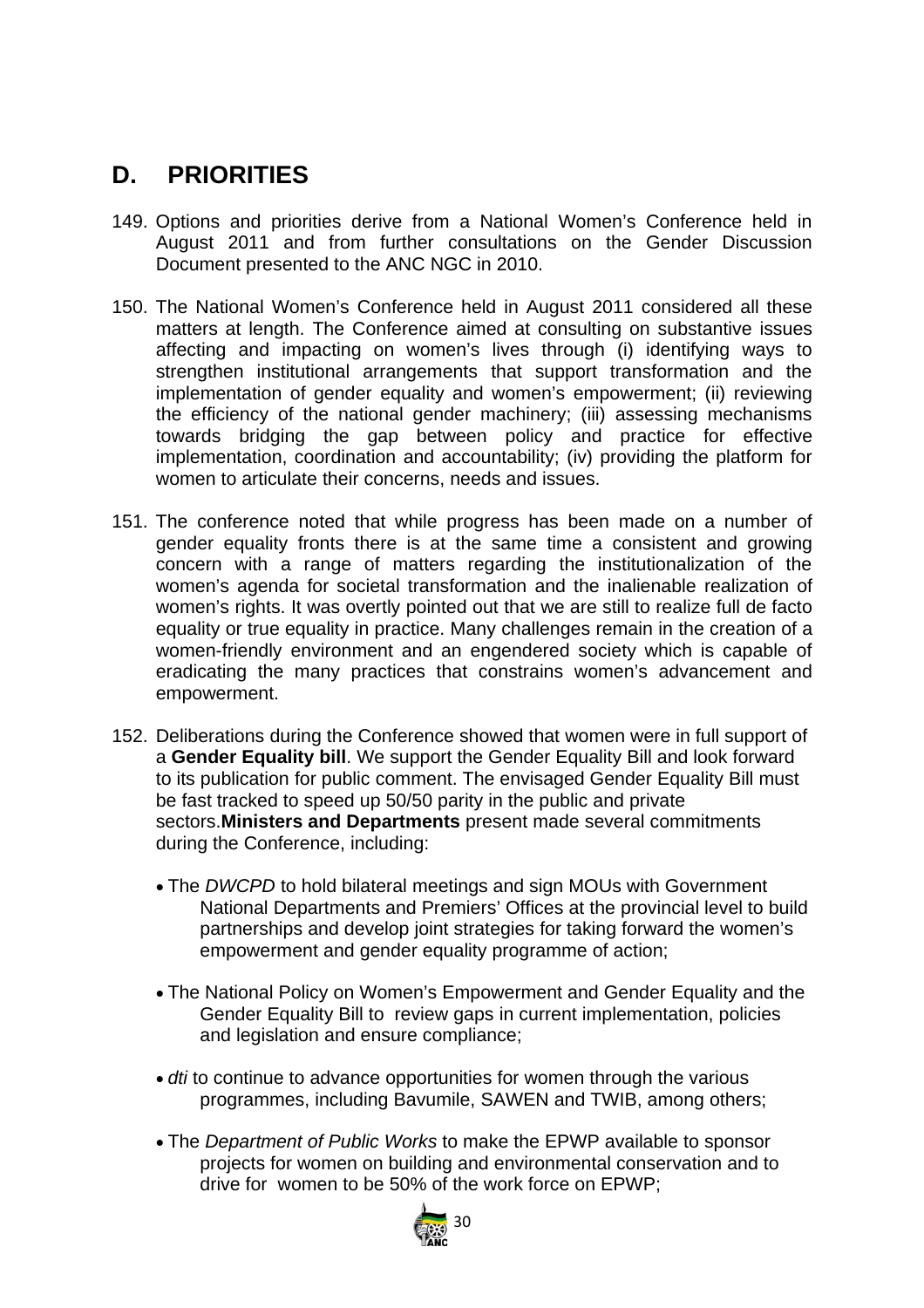- The *Department for Economic Development* to engender the New Growth Path and ensure that the Khula Fund and other empowerment funds award at least 50% of all new loans to women to start up businesses or grow existing ones;
- The *Department of Mineral Resources* to ensure the Mining Charter advance opportunities for women in the mining industry, including for young women;
- The *Department of Energy* to expand and sustain education, training and skills development in the clean energy space for women through the Clean Energy Education and Empowerment (C-3E) Women Initiative;
- The *Department of Home Affairs* to provide support mechanisms to mothers to ensure that babies are registered within thirty (30) days of birth;
- The *Department of Correctional Services* to deal with the issues of children that arise from women being incarcerated;
- The *Department of Rural Development and Land Reform* to ensure that women farmers are brought into the sector and supported through land acquisition, equipment and skills;
- The *Department of Labour* to ensure that companies and individual employers are compliant with labour laws and focus on conditions of work of domestic workers;
- The *Department of Human Settlements* to support skills development and training for women through the Women's Build Project;
- The *SANDF* to ensure that women from South Africa continue to play an integral role in peace building and peace keeping missions, and in promoting the implementation of UNSCR 1325, 1880,1888 and 1889 on women, peace and security;
- The *Department of International Relations and Cooperation* to ensure that a National Plan of Action on UNSCR 1325 is developed and implemented in the country;
- The *Department of Water and Environmental Affairs* to ensure the engendering of all national preparations for COP 17;
- The *UN* (UNICEF, UNFPA, UNDP, UNAIDS, UN Women, ILO) to support gender equality and women's empowerment in the country, including support for economic empowerment through the Global Women's Fund, and eradicating violence against women and children through the UN Trust Fund; and
- The *World Bank* to make funding available for women empowerment programmes in the country.
- 153. These commitments all require monitoring and review.

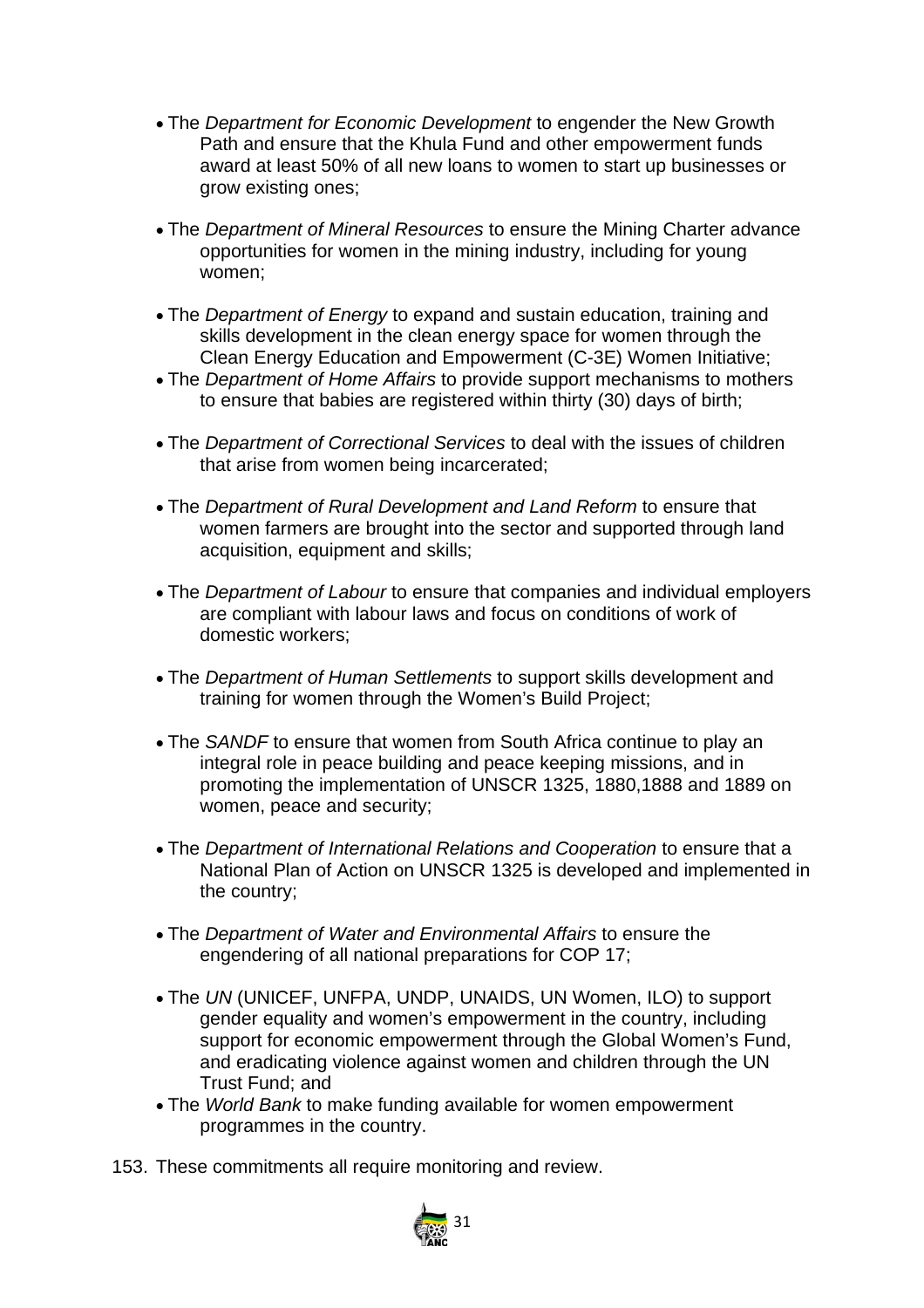#### 154. **The conference recommended the following areas of priority**:

- Mainstreaming gender equity measures across the work of government;
- Economic empowerment, job creation and sustainable livelihoods for women;
- Rural women's development;
- Mineral resources and women's empowerment through skills building
- 155. Further recommendations, based on further consultations and following on the 50/50 representation of women in all structures, reinforce many of the proposals above. They include:

#### *(i) Women and Economic Empowerment:*

- The New Growth Path for economic development must be engendered to ensure that women are 50% beneficiaries of the Job Fund.
- Women must make up 50% beneficiaries of this target for jobs and within all the sectors identified, including in the skills development provided.
- The establishment of a fully fledged co-operative education and training institute to provide the skills for women's cooperatives to be successful and sustainable.
- Skills development for women in business proposals, tender and contract processes, financial management, and marketing, amongst others.
- Establishment of a mentorship programme to support emerging cooperatives, particularly those that are still at a survivalist stage.
- The establishment of the Advisory Body must be fast-tracked.
- State Owned Enterprises must ensure that in awarding tenders and contracts, 50% is awarded to women.
- In awarding contracts and tenders, especially to women-only cooperatives, SOEs must ensure that they create markets, valuechains and value-add for sustainability.
- All economic empowerment codes such as those set by BBBEEA, PPPFA, Mining Charter, Legal Sector Charter and others must be reviewed to be strengthened, engendered and directed at the creation of entrepreneurial-ship.
- The targets in all Codes must be reviewed to include 50% women as